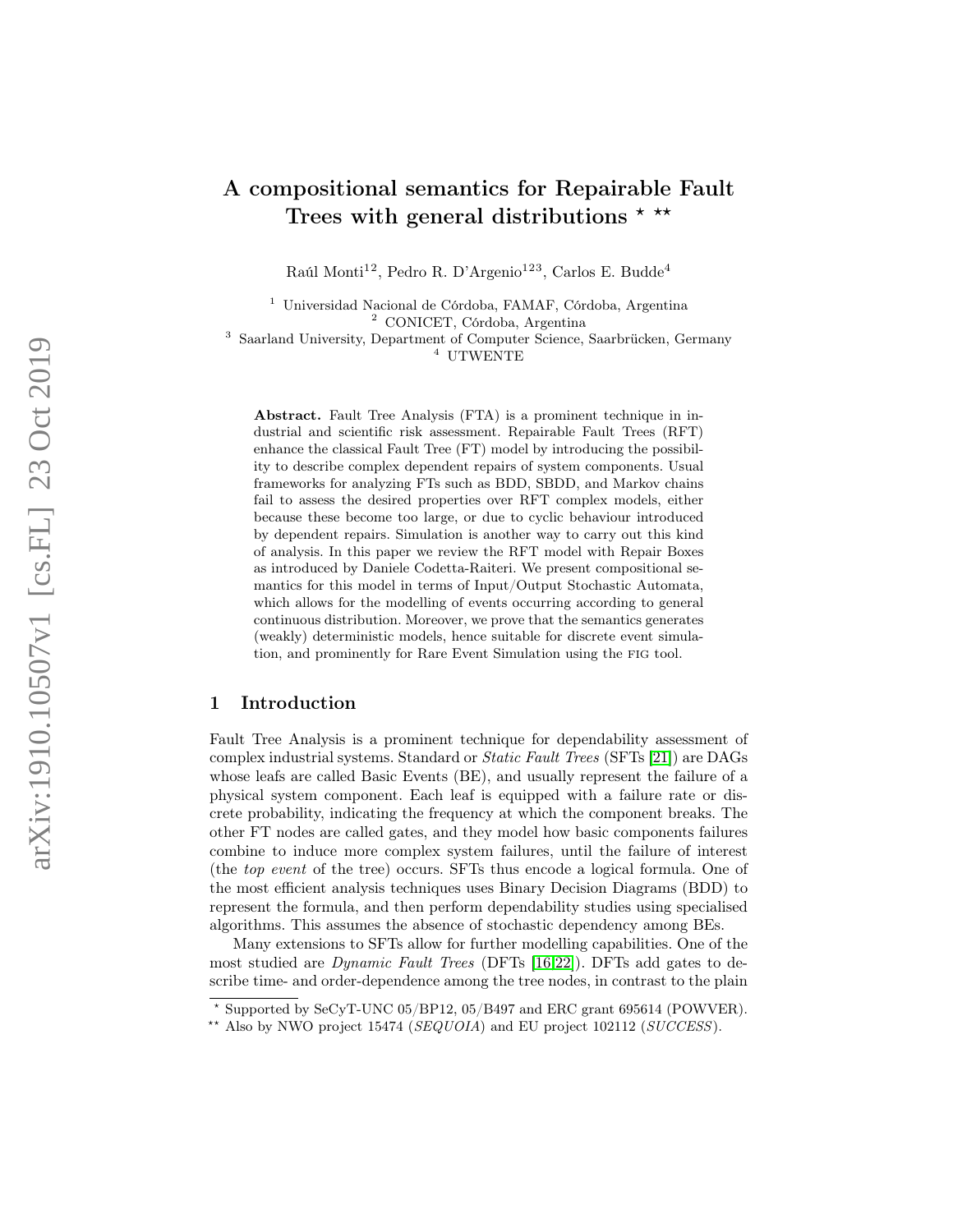combinatorial behavior of SFT gates. New analysis methods were introduced in order to capture temporal requirements, such as cut sequences, translation to Markov models [\[16,16,](#page-16-1)[6\]](#page-15-0), Sequence BDDs [\[19,](#page-16-3)[28](#page-17-0)[,35\]](#page-17-1), algebraic approaches [\[25,](#page-16-4)[1\]](#page-15-1), simulation, and combination and optimisations thereof [\[3,](#page-15-2)[20\]](#page-16-5).

Repairable Fault Trees (RFT [\[4,](#page-15-3)[27,](#page-17-2)[2](#page-15-4)[,6\]](#page-15-0)) increase FTs expressiveness by introducing the possibility to model complex inter-dependent repair mechanisms for basic components, i.e. system components that produce the basic events. In former models such as DFT, certain notions of repair had been addressed by allowing components to be repaired independently. Nevertheless, this is not usual in real world systems, where repair scheduling, resources management, and maintenance play an important role. To address this, we will focus on the Repair Box model (RBOX [\[18](#page-16-6)[,27\]](#page-17-2)). A RBOX models a repair unit in charge of repairing certain BEs following certain policy. Different repair policies such as first come first serve, priority service, random or nondeterministic choice, allow to analyze the impact of taking these decisions in the real system. The introduction of these boxes greatly changes the dynamic of the tree. Quantitative analyses are no longer a combinatorial calculation, since the evolution of the system over time has to be considered [\[32\]](#page-17-3). Furthermore, traditional qualitative analysis such as cut sets lack of utility by not taking repairability into account. Traditional quantitative analysis is also discarded by the cyclic behavior introduced by this model which disallows to use combinatorial solutions proposed for non repairable FTs and require a state based solution instead [\[3\]](#page-15-2).

In this work we present a formal definition of *Repairable Fault Trees* (RFT), along with its semantics given in terms of Input/Output Stochastic Automata (IOSA) [\[15,](#page-16-7)[17\]](#page-16-8). We show that the underlying IOSA semantics of the RFT specification is weakly deterministic, that is, the non-determinism present in the IOSA model is spurious. Hence the model is equivalent to a fully stochastic model and thus amenable to discrete event simulation. IOSA allows us to model RFTs general continuous failure and repair distributions.

A variety of works address the problem of defining a rigorous syntax and semantics to FT, DFT, and RFT [\[14,](#page-16-9)[4,](#page-15-3)[6,](#page-15-0)[2,](#page-15-4)6, etc.]. They usually differ, for example, in the types and meaning of gates, expressiveness power, how spare elements are claimed and how repair races are resolved. Presence of non-deterministic situations is also a main discording issue. Comprehensive surveys on FTs can be found in [\[22\]](#page-16-2) and [\[32\]](#page-17-3). In Section [5](#page-6-0) we formally define the syntax for RFTs in a similar manner as [\[5\]](#page-15-5) has done for DFTs. Furthermore, in order to define the compositional and weakly deterministic semantics using IOSA, we discuss different concerns about determinism on RFTs.

As discussed before, RFT analysis requires a state space solution. This usually means one of the following two approaches. A first approach would be translating the model to a Markov model, applying as much optimisations as possible during the modelling and analysis in order to relieve the state explosion problem as much as possible. This is the approach followed by many works such as [\[2,](#page-15-4)[3,](#page-15-2)[4\]](#page-15-3). Two main drawbacks can be pointed out on this approach. The first one is that no matter which existing optimisation methods are used, there is no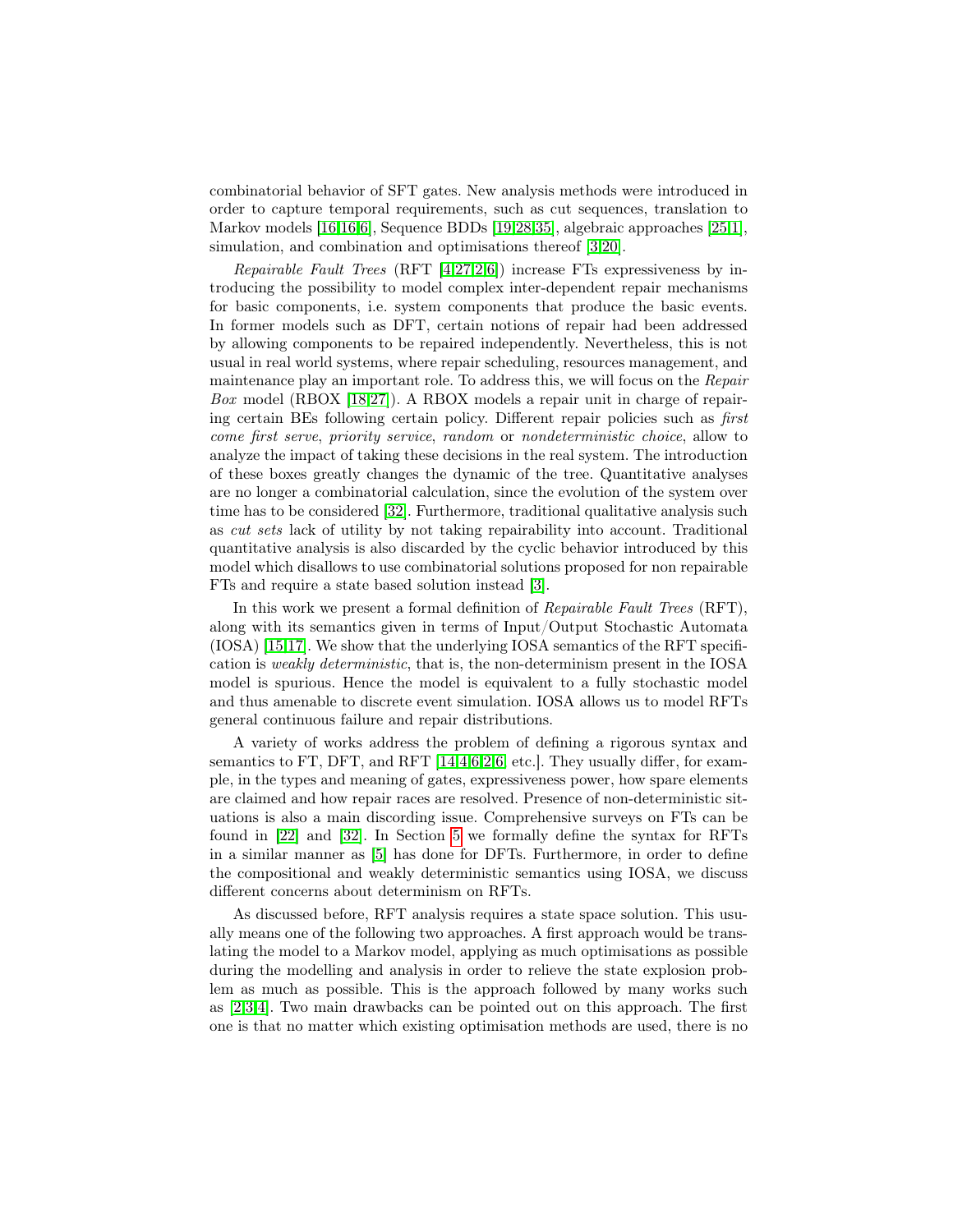guarantee that there will be a significant state space reduction in general models. This is a specially difficult situation in big and complex industrial size systems analysis involving repair. A second drawback is the restriction to exponentially distributed events, not allowing to correctly model real life systems where timing is governed by other continuous distributions. This is the case for example of phenomena such as timeouts in communication protocols, hard deadlines in realtime systems, human response times or the variability of the delay of sound and video frames (so-called jitter) in modern multi-media communication systems, which are typically described by non-memoryless distributions such as uniform, log-normal, or Weibull distributions [\[17\]](#page-16-8). A second approach to RFT analysis would be recurring to simulation, which does not need the full state space of the model to be constructed, and does not impose per se the restriction to any kind of probabilistic distributions. The main problem when confronting simulation is the big amount of computation needed to reach a sufficiently accurate result. This is a most relevant issue when analyzing highly dependable or fault tolerant systems, where the failure probability is very small and plane Monte Carlo simulation becomes infeasible. To face this problem one can make use of Rare Event Simulation techniques such as Importance Splitting or Importance Sampling [\[33](#page-17-4)[,10,](#page-15-6)[11,](#page-16-10)[29\]](#page-17-5).

Our main contribution in this work consists in a method for precisely modelling RFTs with generally distributed events. Furthermore, by yielding a deterministic IOSA model, thus amenable to discrete event simulation, we are able to analyze it on the FIG Rare Event Simulation Tool [\[11,](#page-16-10)[12\]](#page-16-11), greatly improving efficiency when analyzing highly dependable systems. Also the recent work [\[31\]](#page-17-6) takes on the matter of using rare event simulation to analyze DFTs with complex repairs. Nevertheless, they restrict to Exponential and Erlang distributions and they finally conduce their analysis over a Markov model hence suffering of potential states space explosion.

# 2 Repair Fault Trees

In Fig. [1](#page-3-0) we depict the set of RFTelements that we consider in this work. Each of them has a set of inputs where to connect its subtrees, and an output (if applicable) to propagate the failure, repair and other signals. The propagation of a failure and its subsequent repair starts at the leafs of the fault tree, including only (spare) basic elements. When one of them fails, or gets repaired, it instantaneously propagates the event to the gates to which it is connected. The state of a gate changes based on the signals it receives from its inputs and propagates its new state to the gates it serves as input. Thus, a proper combination and timing of fail signals may change a gate's state to failing, and similarly, a proper combination and timing of repair signals may change it back to a working state. This very much depends on the type of gate. The state changes will at the same time trigger output signals accordingly. Not only fail and repair signals, but also other signals may be produced, as it can be in the case of repair boxes, which may output a start repairing signal to any of their input basic elements.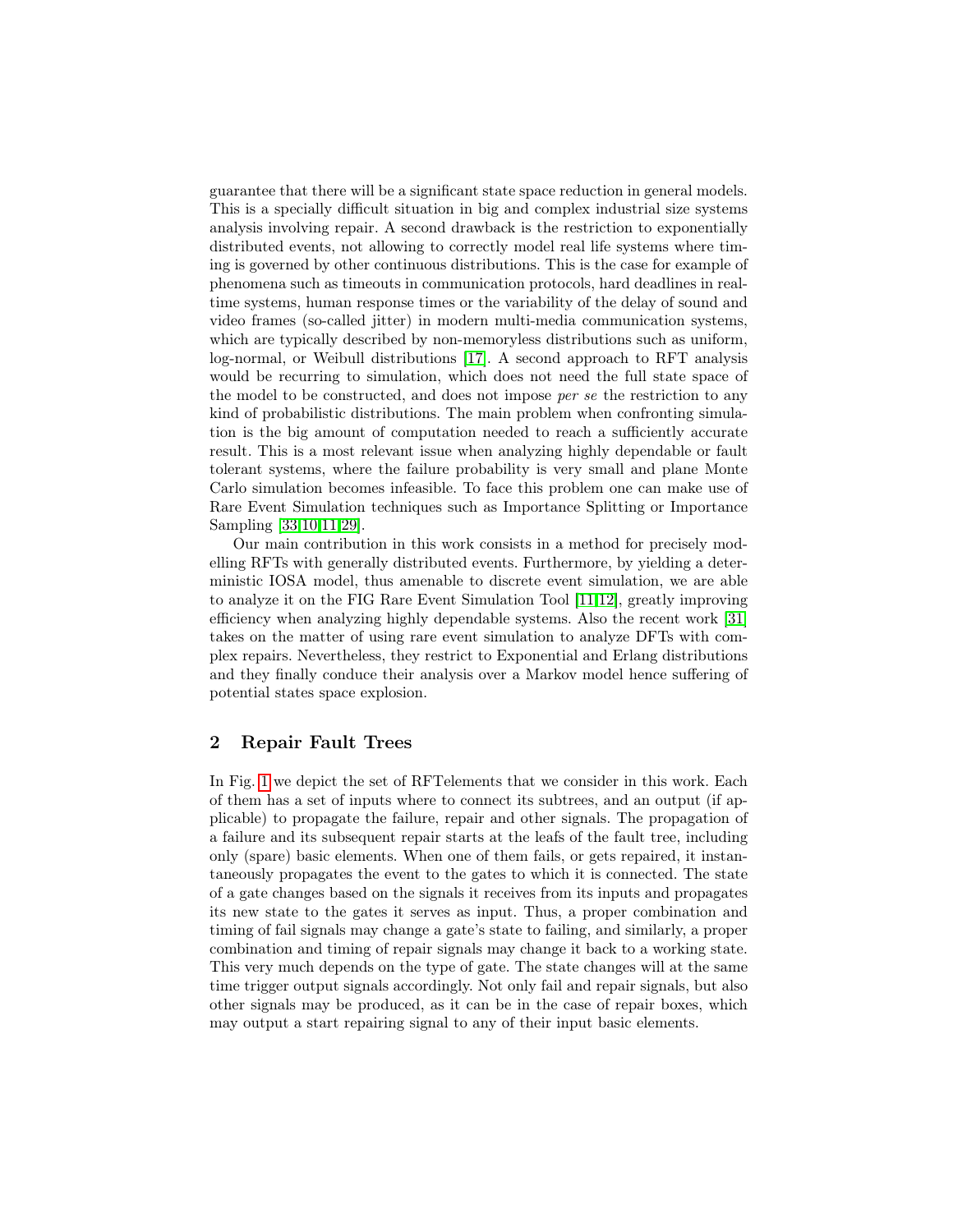<span id="page-3-0"></span>

Fig. 1: RFT elements

The intuition about the behavior of each gate is as follows. An AND gate fails whenever all its inputs fail, and gets repaired (stop failing) when at least one of its inputs is repaired. An OR gate fails whenever at least one of its inputs fails and is repaired when all of its inputs are repaired. A  $k/n$ VOTING gate fails whenever at least  $k$  of its  $n$  inputs fail and stops failing if at most  $k-1$  of its inputs remain failing. A PAND gate fails whenever its inputs fail from left to right, inducing an order on the failure oc-

currence, and it is repaired if the last input is repaired. A functional dependency gate (FDEP) has  $n+1$  inputs. The fail signal of one of its inputs (the triggering one) makes all the other inputs inaccessible to the rest of the system. Note that the dependent inputs do not necessarily fail, and they will be accessible again as soon as the triggering component is repaired (note the difference with [\[6,](#page-15-0)[31\]](#page-17-6) where dependent BEs do fail). In fact this gate can be easily replaced by a system of OR gates [\[34\]](#page-17-7). A spare basic element (SBE) is a special case of BE which can be enabled and disabled, and can be used as spare parts for other BEs through spare gates. A same SBE can be shared by several spare gates, and different sharing policies are introduced for this purpose. A *spare qate* (SG) allows to replace a basic element by one of several spare basic elements in case it fails. Each spare gate has a main input and  $n$  spare parts inputs. The main input can only be a BE. The spare inputs can only be SBEs. As soon as the main input fails, the SG uses its own policy to ask for the replacement by one of its spare inputs. The SG will fail whenever it does not obtain a replacement, and will signal repair whenever the main input gets repaired or a spare input is obtained. If an in-use replacement fails the SG will look for a new one. If the main input is repaired, the SG will free the acquired spare input, in case there is one. A repair box (RBOX) is the unit in charge of managing the repairing of failed BEs and SBEs. They have  $n$  inputs, which are the elements administered for repairing, and a dummy output. A RBOX policy determines in which order the failing elements will be repaired. Also notice that a RBOX can only repair one of its inputs at a time, while the rest of its failing inputs are waiting for repair.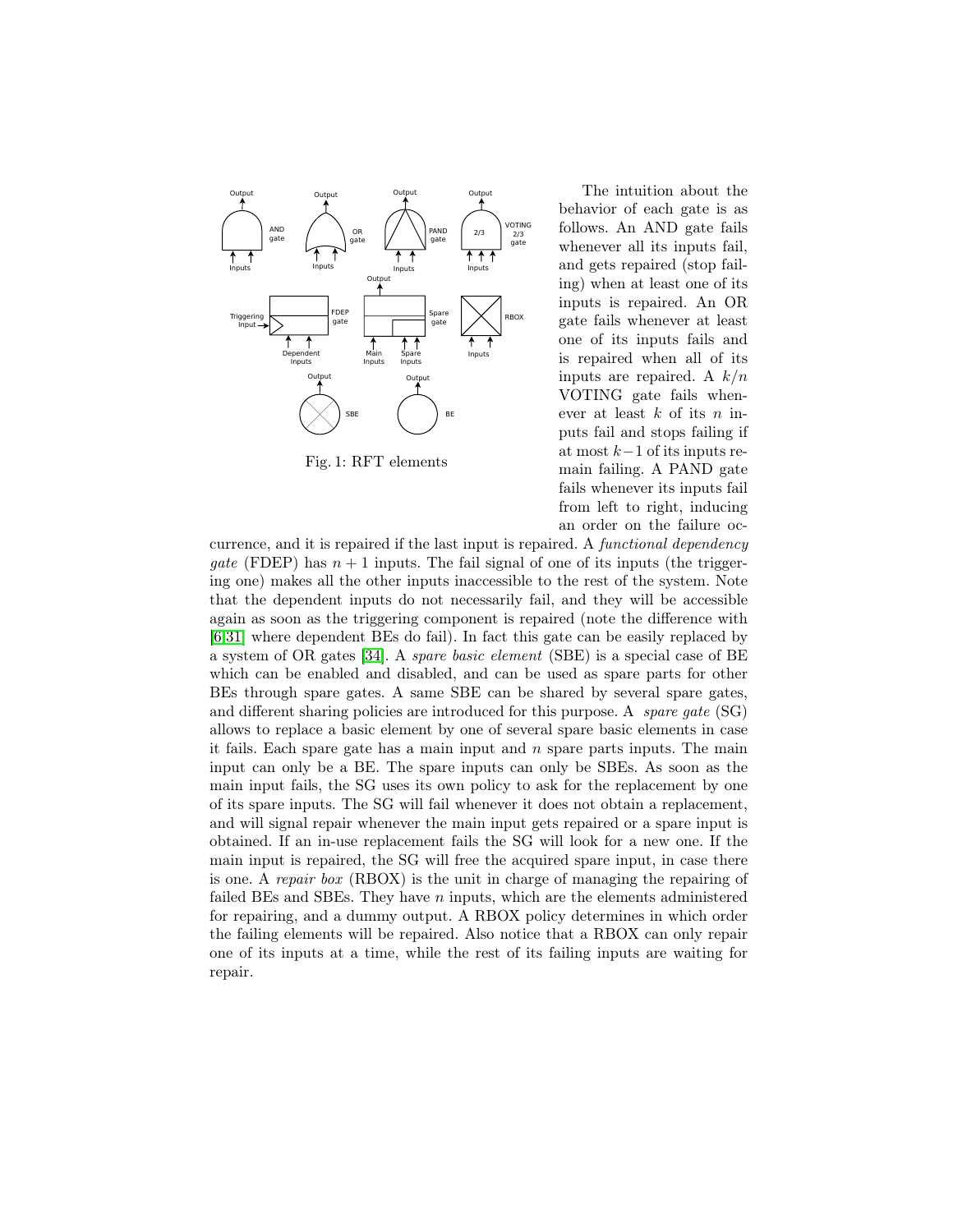## 3 Input/Output Stochastic Automata

Input/Output Stochastic Automata [\[15,](#page-16-7)[17\]](#page-16-8) is a modelling formalism tailored to model stochastic systems for the purpose of simulation. IOSA combine continuous probability jumps from Stochastic Automata, with discrete event synchronisation for a compositional style of modelling. IOSAs use continuous random variables to control and observe the passage of time. These variables, called clocks, are set to a value according to their associated probability distribution, and, as time evolves, count down all at the same rate until they reach the value of zero. Clocks control the moments when actions are taken, and thus allow to model systems where events occur at random continuous time stamps. Output and input transitions can be used to synchronize and communicate between different IOSAs. Output transitions are autonomous, while inputs occurrence depends on synchronisation with outputs. A transversal classification for actions allows to mark them as urgent or non urgent. While a non-urgent output is controlled by the expiration of clocks (i.e., clocks reaching the value zero), an urgent output action is taken as soon as the state in which it is enabled is reached. Though an IOSA may be non-deterministic, [\[17\]](#page-16-8) provides a set of sufficient conditions that guarantee weak determinism (i.e. only spurious non-determinism is present). Furthermore, such conditions can be checked with a polynomial algorithm on the components of the model.

**Definition 1.** An input/output stochastic automaton with urgency  $(IOSA)$  is a structure  $(S, \mathcal{A}, \mathcal{C}, \rightarrow, C_0, s_0)$ , where S is a (denumerable) set of states, A is a (denumerable) set of labels partitioned into disjoint sets of input labels  $A^i$ and output labels  $\mathcal{A}^{\circ}$ , from which a subset  $\mathcal{A}^{\mathsf{u}} \subseteq \mathcal{A}$  is marked as urgent,  $\mathcal{C}$  is a (finite) set of clocks such that each  $x \in \mathcal{C}$  has an associated continuous probability measure  $\mu_x$  on  $\mathbb R$  s.t.  $\mu_x(\mathbb R_{>0}) = 1, \rightarrow \subseteq \mathcal{S} \times \mathcal{C} \times \mathcal{A} \times \mathcal{C} \times S$  is a transition function,  $C_0$  is the set of clocks that are initialized in the initial state, and  $s_0 \in \mathcal{S}$  is the initial state. In addition it should satisfy the following constraints:

- (a) If  $s \xrightarrow{C, a, C'} s'$  and  $a \in A^{\dagger} \cup A^{\dagger}$ , then  $C = \emptyset$ .
- (b) If  $s \xrightarrow{C, a, C'} s'$  and  $a \in \mathcal{A}^{\circ} \setminus \mathcal{A}^{\mathsf{u}}$ , then C is a singleton set.
- (c) If  $s \xrightarrow{\{x\},a_1,C_1} s_1$  and  $s \xrightarrow{\{x\},a_2,C_2} s_2$  then  $a_1 = a_2, C_1 = C_2$  and  $s_1 = s_2$ .
- (d) For every  $a \in A^{\dagger}$  and state s, there exists a transition  $s \xrightarrow{\varnothing, a, C} s'$ .
- (e) For every  $a \in \mathcal{A}^i$ , if  $s \xrightarrow{\varnothing, a, C'_1} s_1$  and  $s \xrightarrow[\alpha, \alpha, C'_2] \negthinspace \longrightarrow s_2$ ,  $C'_1 = C'_2$  and  $s_1 = s_2$ .
- (f) There exists a function active :  $S \to 2^{\mathcal{C}}$  such that: (i) active(s<sub>0</sub>)  $\subseteq C_0$ , (ii) enabling(s)  $\subseteq$  active(s), (iii) if s is stable, active(s) = enabling(s), and (iv) if  $t \xrightarrow{C,a,C'} s$  then  $active(s) \subseteq (active(t) \setminus C) \cup C'.$

where enabling(s) =  $\{y \mid s \xrightarrow{\{y\}, -} \}$ , and s is stable if there is no  $a \in \mathcal{A}^{\mathsf{u}} \cap \mathcal{A}^{\mathsf{o}}$ such that  $s \xrightarrow{\varnothing, a, -}$ . (\_ indicates the existential quantification of a parameter.)

Restrictions (a) to (f) are there to ensure that at most one non-urgent output action is enabled at a time. If in addition the IOSA is closed (i.e., all communications have been resolved and hence the set of inputs is empty) and all its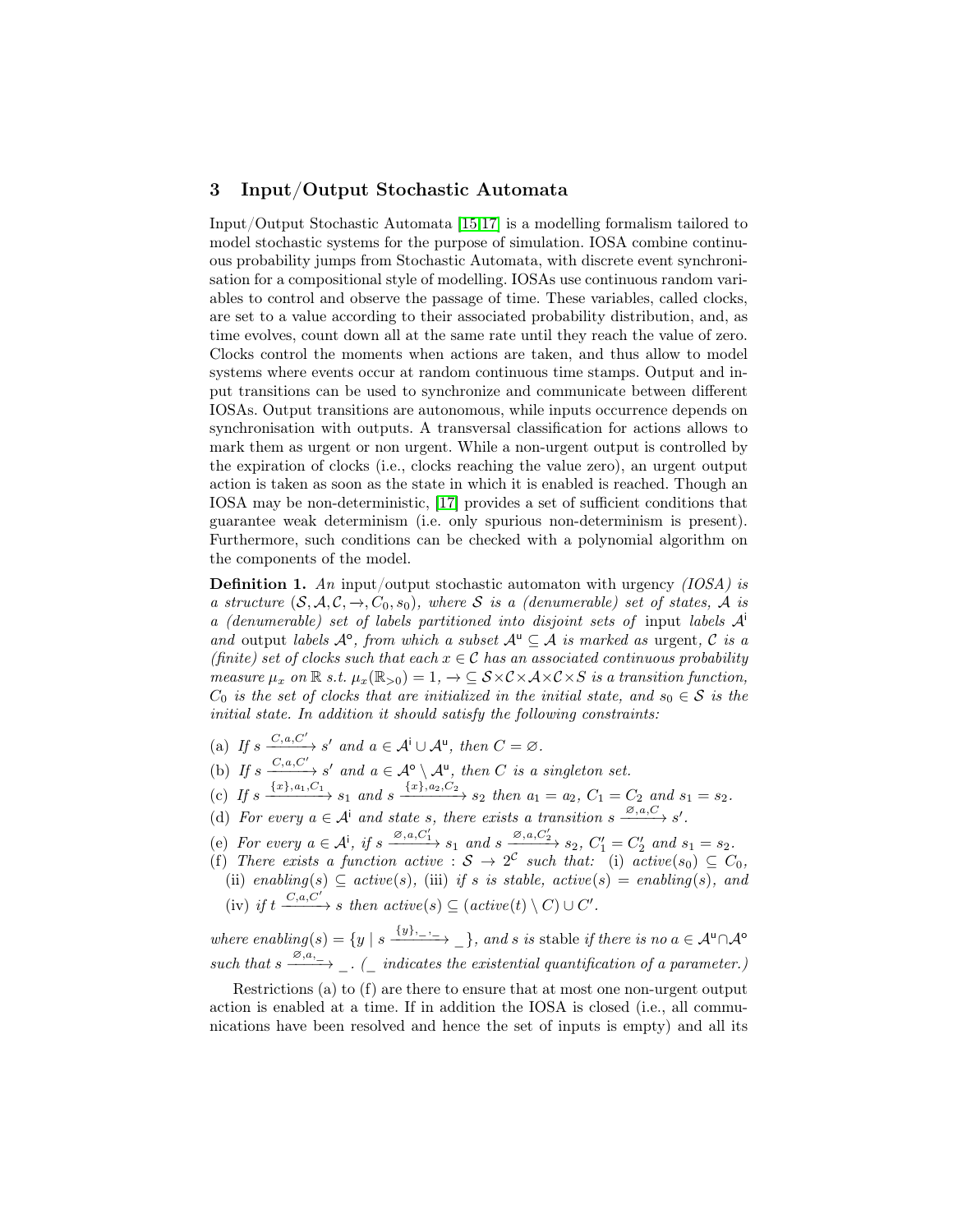Table 1: Parallel composition on IOSA

<span id="page-5-0"></span>
$$
\frac{s_1 \xrightarrow{C,a,C'}{}_{1} s'_1}{s_1 || s_2 \xrightarrow{C,a,C'} s'_1 || s_2} a \in \mathcal{A}_1 \setminus \mathcal{A}_2 \qquad (1) \qquad \frac{s_2 \xrightarrow{C,a,C'}{}_{2} s'_2}{s_1 || s_2 \xrightarrow{C,a,C'} s_1 || s'_2} a \in \mathcal{A}_2 \setminus \mathcal{A}_1 \qquad (2)
$$

$$
\frac{s_1 \xrightarrow{C_1,a,C'_1}{}_{1} s'_1 \xrightarrow{s_2} \xrightarrow{C_2,a,C'_2}{}_{2} s'_2}{s_1 || s_2 \xrightarrow{C_1 \cup C_2,a,C'_1 \cup C'_2}{}_{s'_1} || s'_2} a \in \mathcal{A}_1 \cap \mathcal{A}_2
$$
(3)

urgent actions are confluent (in the sense of [\[26\]](#page-17-8), see also Def. [5\)](#page-11-0) it turns out all the non-determinism is spurious and does not alter the stochastic behavior (i.e. regardless of how non-determinism is resolved, the stochastic properties remain the same) [\[15](#page-16-7)[,17\]](#page-16-8). We call this property weak determinism.

IOSAs are closed under parallel composition which is defined according to rules in Table [1.](#page-5-0) In order to avoid unintended behavior, the component IOSAs are requested to be compatible, that is, they should not share output actions nor clocks, and be consistent with respect to urgent actions.

## 4 IOSA symbolic language

```
1 module BE
 2 fc, rc : clock;
 3 inform : [0..2] init 0;
 4 broken : [0..2] init 0;
 \frac{5}{6}[fl!] broken=0 @ fc -> (inform'=1) & (broken'=1);
 7 [r??] broken=1 -> (broken'=2) & (re'=\gamma);
 8 [up!] broken=2 @ rc -> (inform'=2) &<br>9
                                   (\text{broken'}=0) & (fc'=u):
10
11 [f!!] inform=1 -> (inform'=0);<br>12 [u!!] inform=2 -> (inform'=0);
      \lceil u!! \rceil inform=2 -> (inform'=0);
13 endmodule
```
Fig. 2: Basic Element IOSA symbolic model.

We present a symbolic language to describe an IOSA model. This language is the input language of the tool FIG [\[12,](#page-16-11)[10\]](#page-15-6) and has some strong resemblance with the PRISM modelling language [\[23\]](#page-16-12). IOSAs compositional style of modelling is also reflected in the language, where each component is modeled separately by what we call a module. A module is composed of a set of

variables, whose valuation represent the actual state of the component, a set of clocks corresponding to the enabling clocks for non urgent transitions, and a set of transitions which symbolically describe the possible jumps between states (changes of valuations and resetting of clocks). Fig. [2](#page-5-1) models a basic element as an example. Variables can be of integer (with finite range) or boolean type. As we will see later, also arrays can be defined as variables. An initial value for each variable is determined after the keyword init. Clocks measures are defined at the transitions where they are reset. A transition is described by the name of the action which takes place, a guard that defines the origin states, an enabling clock (only for the case of non-urgent output transitions), a condition describing the target states, and the set of clocks to be reset. A quick overview of Fig. [2](#page-5-1)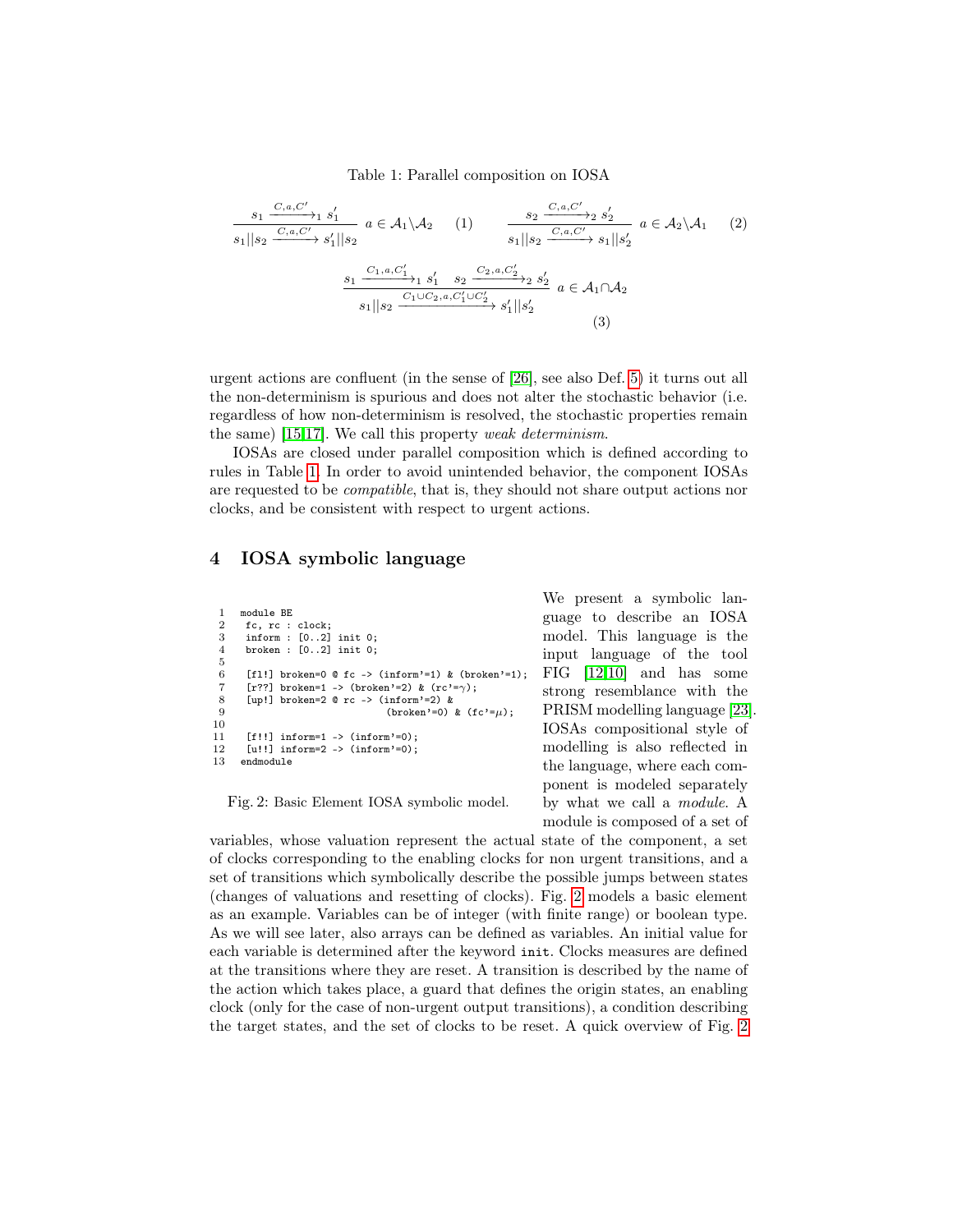will help to further understand our symbolic language: Two clocks,  $\epsilon$  and  $\epsilon$ , are defined at line 2. These clocks will be used as enabling clocks for transitions at lines 6 and 8, and reset on transitions at lines 7 and 9 where  $\gamma$  and  $\mu$  are the distribution associated with rc and fc, respectively. Lines 3 and 4 define variables inform and broken, both of integer type ranging between 0 and 2, and initialized with value 0. Line 6 defines a set of non-urgent output transitions, which produce the output action fl. More precisely, this line defines the set of non-urgent transitions  $s \xrightarrow{f[c], f1!, \varnothing} s'$ , where s meets the condition broken=0, and s' is the result of changing the values of variables inform and broken to 1 while other variables remain with the same values as those in state s. The @ symbol precedes the enabling clock for the transition while the -> symbol distinguishes between conditions for the origin state and the target state. The conditions on the target state are expressed as assignments to the next values of the variables, indicated with an apostrophe. Line 7 defines an urgent input transition with label r. The double question marks after the name indicates that it describes urgent input transitions. Urgent output transition are indicated with double exclamation marks (!!), non urgent input transitions with a single question mark, and non-urgent output transitions with a single exclamation mark. At the end of line 7 we find the reset of the clock rc to a value from a probability distribution  $\gamma$ . This line then defines transitions  $s \xrightarrow{\varnothing, \mathbf{r}^2, \{\mathbf{rc}\}} s'$ , where s meets with condition broken=1 and  $s'$  is identical to  $s$  except for variable broken which has value 2. At line 11, an urgent output transition is defined, indicating the failure of this component through action f!!. We will usually use these urgent transitions to synchronize and communicate with other modules.

The text of Fig. [2](#page-5-1) is tacitly completed with self-loops with all inputs in all constraints that are not explicitly written. For example, in Fig. [2,](#page-5-1) the line " $[r?]$  broken != 1 -> ;" is assumed to exist.

### <span id="page-6-0"></span>5 A formal syntax for RFT and its semantics

In this section we present a formal definition of the RFT similar to those of [\[5,](#page-15-5)[7\]](#page-15-7) along with its semantics given in terms of IOSA. Each element of a RFT is characterized by a tuple consisting of its type, its arity (i.e. number of inputs), and possibly other parameters like probability distributions for fail and repair events in a BE.

**Definition 2.** Let  $n, m, k \in \mathbb{N}^+$ , and let  $\mu$ ,  $\nu$  and  $\gamma$  be continuous probability distributions. We define the set  $\mathcal E$  of elements of a RFT to be composed of the following tuples:

- (be, 0,  $\mu$ ,  $\gamma$ ) and (sbe, 0,  $\mu$ ,  $\nu$ ,  $\gamma$ ), which represents basic and spare basic elements, with no inputs, with an active failure distribution  $\mu$ , a dormant failure distribution  $\nu$ , and a repair distribution  $\gamma$ .
- $-$  (and, n), (or, n) and (pand, n), which represent AND, OR and PAND gates with *n* inputs, respectively,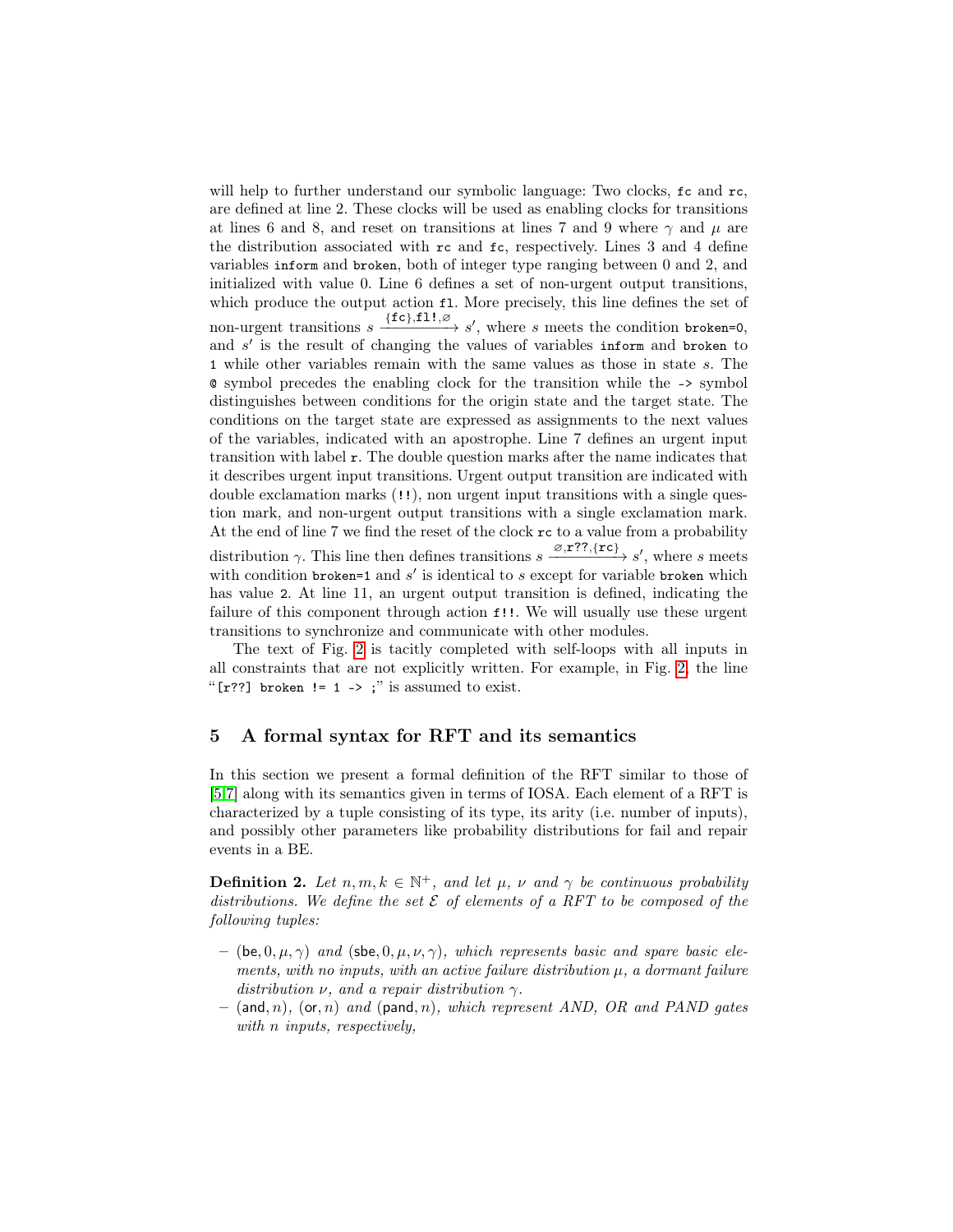- $-$  (vot, n, k), which represent a k from n voting gate,
- $-$  (fdep, n), which represents a functional dependency gate, with 1 trigger input and  $n-1$  dependent ones. By convention the first input is the triggering one.
- $-$  (sg, n), which represents a SPARE gate with one main input and n−1 spare inputs. By convention the first input is the main one.
- $-$  (rbox, n), which represents a RBOX element for n BEs (or SBEs).

A RFT is a directed acyclic graph, for which every vertex  $v$  is labeled with an element  $l(v) \in \mathcal{E}$ . An edge from v to w means that the output of v is connected to an input of  $w$ . Since the order of the inputs is relevant, we give them in terms of a list  $i(w)$  instead of a set. Similarly,  $si(v)$  will list all the spare gates to which a spare basic element v is connected as an input. Let  $t(v)$  indicate the type of v. That is,  $t(v)$  is the first projection of  $l(v)$ . Let  $\#(v)$  indicate the number of inputs of  $v$ , that is, it is the second projection  $l(v)$ .

<span id="page-7-0"></span>**Definition 3.** A repair fault tree is a four-tuple  $T = (V, i, si, l)$ , where V is a set of vertices,  $l: V \to \mathcal{E}$  is a function labeling each vertex with a RFT element,  $i: V \to V^*$  is a function assigning  $\#(v)$  inputs to each element v in V, and  $si: V \to V^*$  which indicate which spare gates manage each spare BE. The set of edges  $E = \{(v, w) \in V^2 \mid \exists j \cdot v = (i(w))[j]\}$  is the set of pairs  $(v, w)$  such that v is an input of w. If such an edge exists, we will say that  $v$  is connected to  $w$ and  $w$  to  $v$ . In addition, a RFT  $T$  should satisfy the following conditions:

- The tuple  $(V, E)$  is a directed acyclic graph  $(DAG)$ .
- $-$  T has a unique top element, i.e. a unique element whose non dummy output is not connected to another gate. That is, there is a unique vertex  $v \in V$ such that for all  $w \in V$ ,  $(v, w) \notin E$  and  $t(v) \neq$  fdep, rbox.
- $An$  output can not be more than once the input of a same gate. That is, for all  $1 \le j, k \le |i(w)|$  with  $i(w)[j] = i(w)[k]$ , we have  $j = k$ .
- Since FDEP and RBOX outputs are dummy, if  $(v, w) \in E$  then  $t(v) \notin E$  ${fdep, rbox}.$
- The inputs of a repair box can only be basic elements. I.e., if  $(v, w) \in E$  and  $t(w)$  = rbox then either  $t(v)$  = be or  $t(v)$  = sbe.
- Each (spare) basic element can be connected to a single RBOX. I.e., if  $(v, w) \in E$  and  $(v, w') \in E$  and  $t(w) = t(w') =$ rbox, then  $w = w'$ .
- The spare inputs of a spare gate can only be spare basic elements, while its main input can only be a basic element. I.e., if  $(v, w) \in E$  and  $t(w) = s$  as then  $t(i(v)[0]) =$  be and for  $j > 0, t(i(v)[j]) =$  sbe. Furthermore, a spare basic element can only be connected to a spare gate or a RBOX, i.e., if  $(v, w) \in E$ and  $t(v)$  = sbe then  $t(w) \in \{sg, rbox\}.$
- A spare basic element is an input of a spare gate, if and only if that spare gate is spare input of the spare basic element, i.e. for  $v$  and  $v'$  such that  $l(v') =$  (sbe, 0,  $\mu$ ,  $\nu$ ,  $\gamma$ ) and  $l(v) =$  (sg, n),  $(v', v) \in E$  if and only if there exists j such that  $v = si(v')[j].$
- $− A basic element can be connected to at most one spare gate, i.e. if  $(v, w) ∈ E$$ and  $(v, w') \in E$  with  $t(w) = t(w') = sg$  and  $t(v) = be$  then  $w = w'$ .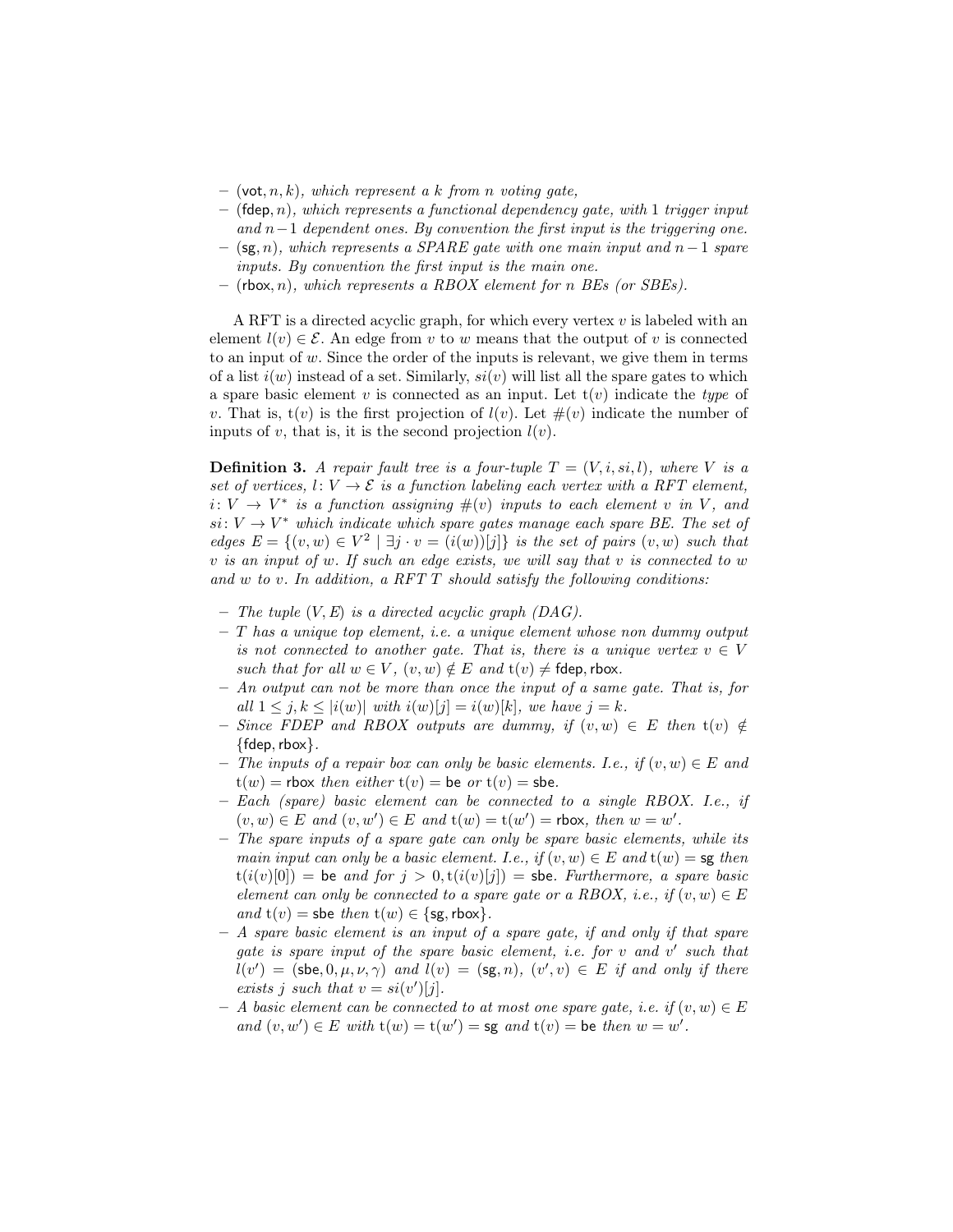$-$  If a basic element is connected to a spare gate then it can not be connected to a FDEP gate, i.e. if  $(v, w) \in E$  and  $t(v) =$  be and  $t(w') =$  sg, then there is no  $(v, w') \in E$  such that  $t(w') = f$ dep.

In the following, we present a parametric semantics for RFT elements. This will be used later to obtain the semantics for each vertex in a given RFT, and the consequent semantics of the full model as a parallel composition of its components. In this section, we only give the semantics for BEs, AND gates, OR gates, PAND gates, and RBOX. Remember that FDEP can be replaced by OR gates. Similarly, voting gates can be modeled by a series of AND and OR gates (although a simpler model can be found in Appendix [D\)](#page-21-0). In the design of the IOSA modules we should take into account the communication of each element of a RFT with its children and parents. For instance a basic element has to communicate its failure and repair to those gates for which it is an input. Similarly, a RBOX has to communicate to its inputs a start repairing signal. In order to do so, the semantics of each element will be given by a function, which takes actions as parameters.

<span id="page-8-0"></span>

| $\mathbf{1}$   | module AND                                          |
|----------------|-----------------------------------------------------|
| $\overline{2}$ | informf: bool init false;                           |
| 3              | informu: bool init false;                           |
| 4              | count: $[02]$ init $0;$                             |
| 5              |                                                     |
| 6              | $[f_1$ ??] count=1 -> (count'=2) & (informf'=true); |
| $\overline{7}$ | $[f_1$ ??] count=0 -> (count'=1);                   |
| 8              | $[f_1$ ??] count=2 -> ;                             |
| 9              | $[f_2$ ??] count=1 -> (count'=2) & (informf'=true); |
| 10             | $[f_2$ ??] count=0 -> (count'=1);                   |
| 11             | $[f_2$ ??] count=2 -> :                             |
| 12             |                                                     |
| 13             | $[u_1$ ??] count=2 -> (count'=1) & (informu'=true); |
| 14             | $[u_1$ ??] count=1 -> (count'=0);                   |
| 15             | $[u_1$ ??] count=0 ->;                              |
| 16             | $[u_2$ ??] count=2 -> (count'=1) & (informu'=true); |
| 17             | $[u_2$ ??] count=1 -> (count'=0);                   |
| 18             | $[u_2$ ??] count=0 ->;                              |
| 19             |                                                     |
| 20             | $[f!!]$ informf & count=2 -> (informf'=false);      |
| 21             | $[u!!]$ informu & count!=2 -> (informu'=false);     |
| 22             | endmodule                                           |

Fig. 3: AND gate IOSA symbolic model.

For a  $BE$  element  $e \in$  $\mathcal{E}$ , its semantics is a function  $\llbracket e \rrbracket$  :  $\mathcal{A}^5 \rightarrow IOSA$ , where  $[(\mathbf{be}, 0, \mu, \gamma)][(\mathbf{fl}, \mathbf{up}, \mathbf{f}, \mathbf{u}, \mathbf{r})]$  results in the IOSA of Fig. [2.](#page-5-1) The state of a basic element is defined by the fail clock fc, the repair clock rc, a variable signal that indicates when to signal the failure or repair, and variable broken to distinguish between broken and normal states. A basic element fails when clock fc expires (line 6) and immediately informs it with the urgent signal f!! at line 11. As soon as the repair begins by the corresponding connected repair box (line 7), clock rc is set. When it expires, the component becomes repaired. Hence, fc is set

again at line 8, and the repair is signaled with urgent action u!! at line 11. At the starting state of an IOSA module all its clocks are set randomly according to their associated distributions. Thus, rc is set at the initial state and could eventually expire without having been set by a repair transition. This is why we have to distinguish between cases when the BE is being repaired (broken=2) from when it is not.

For an *AND gate* element with two inputs, its semantics is a function  $\llbracket e \rrbracket$ :  $\mathcal{A}^6 \to IOSA$ , where  $[(\text{and}, 2)][(f, u, f_1, u_1, f_2, u_2)]$  results in the IOSA in Fig. [3.](#page-8-0) At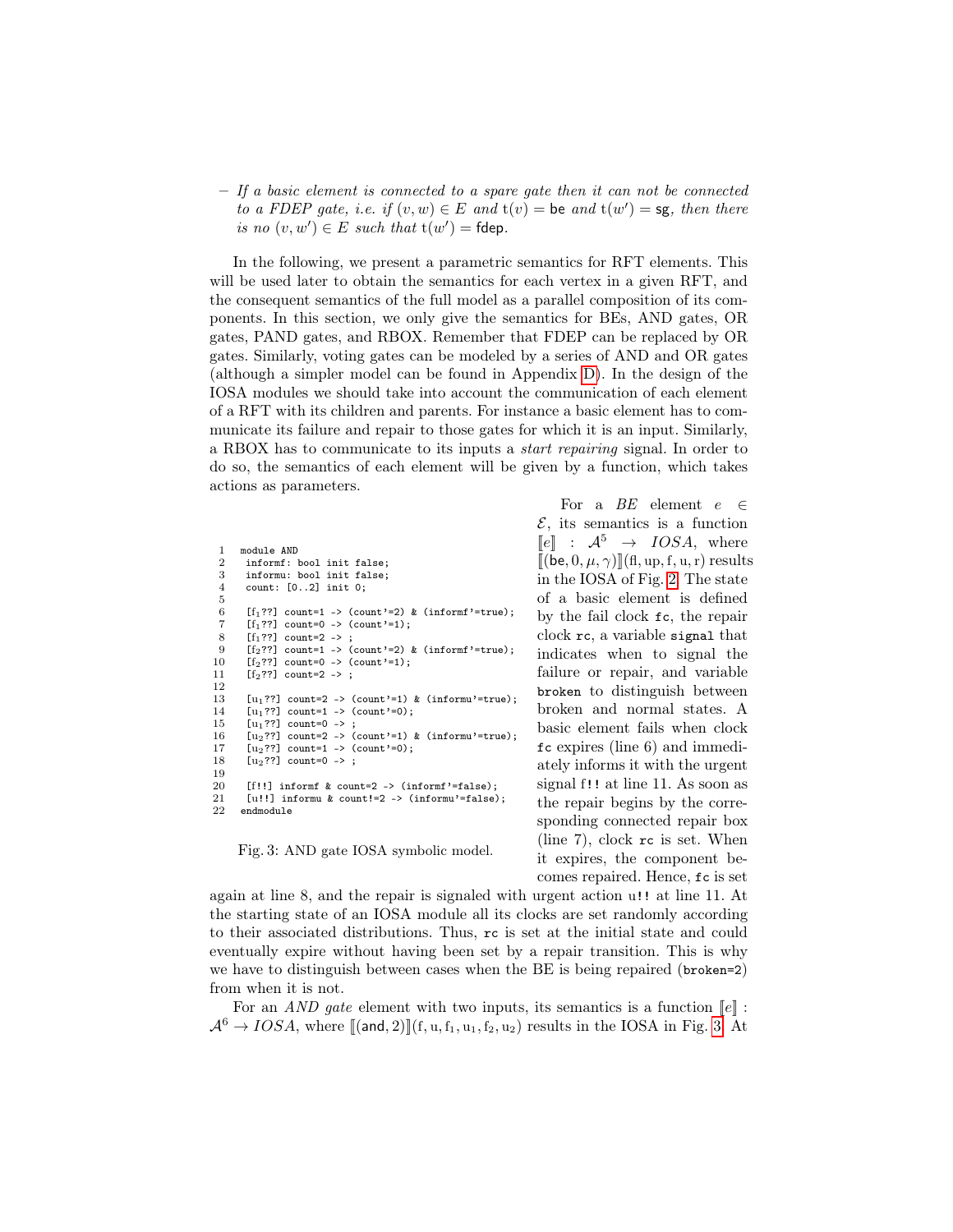lines 6 to 11, the AND gate gets informed of the failure of either of its inputs. Upon failure of some input, we distinguish between the case where the other input has already failed (count=1) and the case where it has not (count=0). In the first case the AND gate has to move to a failure state, for which we set the informf variable in order to enable the signaling of failure at line 20. Furthermore in both cases we increase the value of count so that we take note of the failure of an input. A similar reasoning is done for the case of the repairing of an input at lines 13 to 18. In this case we have to set the module to signal a repair when an input gets repaired at a state where both inputs were failing (lines 13 and 16), by enabling transition at line 21. From now on, we omit writing down self loops originated by IOSA's input enabledness, such as lines 8, 11, 15 and 18 as they are assumed to be there. Nevertheless, we remark that it is necessary to take them into account when analyzing confluence in the next section. The semantics for an OR gate is similar to the AND gate and can be found in Appendix [B.](#page-19-0)

The semantics of a n *inputs repair box with priority policy*, is a function  $[(\text{rbox}, n)] : \mathcal{A}^{3*n} \to IOSA$ , where  $[(\text{rbox}, n)](\text{fl}_0, \text{up}_0, \text{r}_0, ..., \text{fl}_{n-1}, \text{up}_{n-1}, \text{r}_{n-1})$ results in the IOSA of Fig. [4.](#page-9-0) The RBOX with priority uses the array broken[n]

```
1 module RBOX<br>2 broken[n]:
 2 broken[n]: bool init false;<br>3 busy: bool init false;
      busy: bool init false;
 4
 5 [fl_0?] \rightarrow (broken [0]'=true);
 \frac{6}{7}[fl_{n-1}?] -> (broken[n-1]'=true);
\frac{8}{9}[r_0!!] !busy & broken[0] -> (busy'=true);
\frac{10}{11}11 [r_{n-1}!!] !busy & broken[n-1] & !broken[n-2]<br>12 \& \dots \& 1broken[0] -> (busy'=tr
                     \& \dots \& \text{!broken}[0] \rightarrow (\text{busy'}=\text{true});13
       [up_0?] -> (broken[0]'=false) & (busy'=false);
15
16 \left[\text{up}_{n-1}\right] -> (broken\left[n-1\right]'=false) & (busy'=false);<br>17 endmodule
      endmodule
                                                                           to keep track of failed in-
                                                                           puts, updating it when
                                                                           it receives their fail sig-
                                                                           nals (lines 5 to 7) and up
                                                                           signals (lines 13 to 15).
                                                                           At the same time, when
                                                                           not busy, it sends repair
                                                                           signals to broken inputs
                                                                           (lines 9 to 12). Guards en-
                                                                           sure the priority order for
                                                                           repairing. Note that in-
                                                                           stead of listening to the
                                                                           urgent output signals of
```
#### Fig. 4: RBOX with priority policy

of the transitions that trigger the failure or repair. This is done with the only purpose of facilitating the confluence analysis over this module. Other types of repair boxes can be modeled, taking into account different repairing policies. (see App. [C\)](#page-19-1).

the input BEs, it listens for the non-urgent actions

The semantics of a *Priority AND gate* with 2 inputs is defined by  $[(\text{pand}, 2)]$ :  $\mathcal{A}^6 \to IOSA$ , where  $[(\text{pand}, 2)][(f, u, f_0, u_0, f_1, u_1)]$  results in the IOSA of Fig. [5.](#page-10-0) PAND gates fail only when their inputs fail from left to right. This allows to condition the failure of a system not only to the failure of the subsystems but also to the ordering in which they fail. Notice that an  $n$  inputs PAND gate is simply a syntax sugar for a system of  $n - 1$  two-input PAND gates connected in cascade. Literature is not always clear or even disagrees on what should be the behavior of the PAND gate in case both inputs fail at the same time [\[24,](#page-16-13)[14\]](#page-16-9). This situation arises in some constructions with AND and OR gates, or when the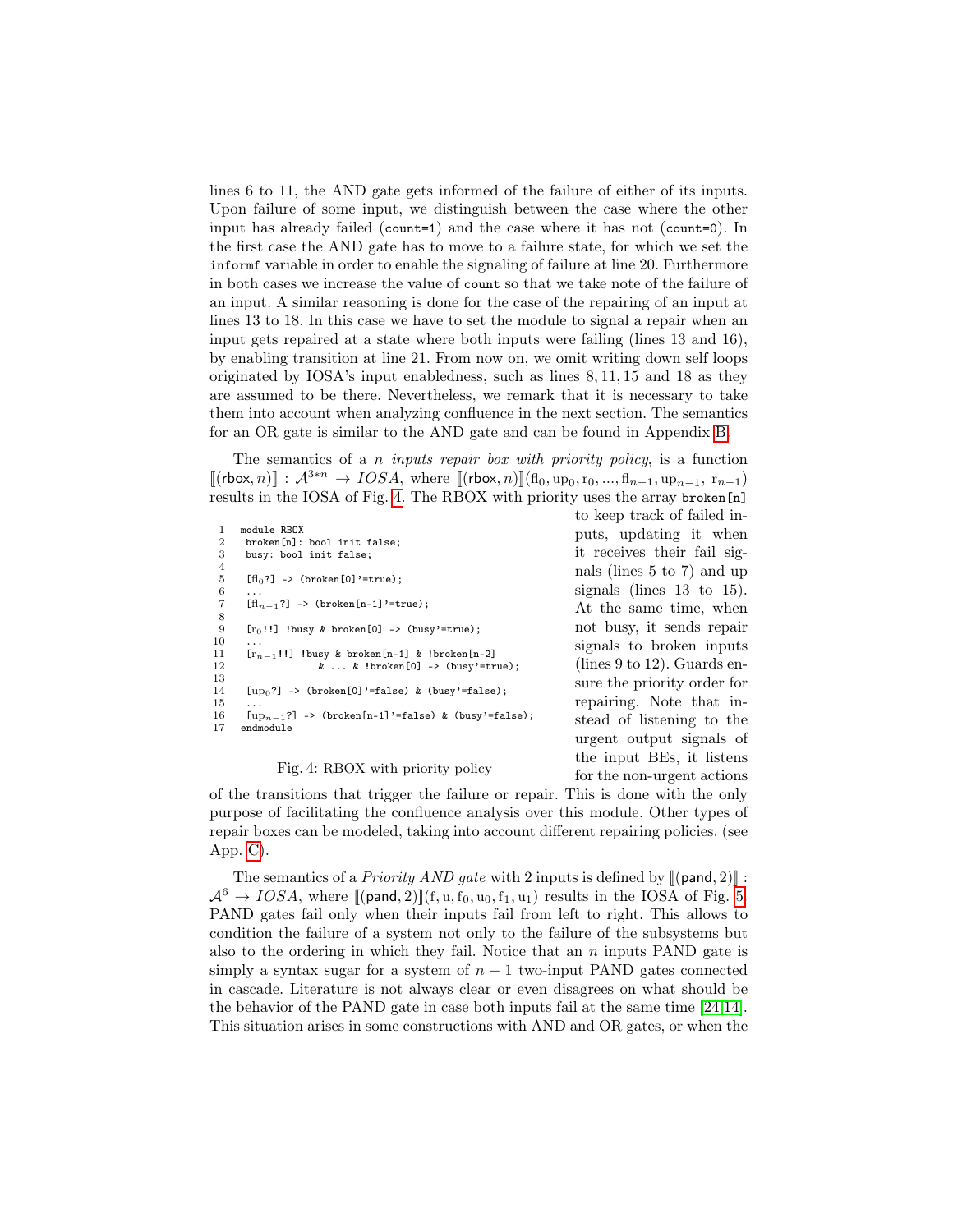inputs of a PAND gate are connected to the a same FDEP (see Fig. [6\)](#page-10-1). Some proposals disallow these situations and discard them on early syntactic checks [\[31\]](#page-17-6).

```
1 module PAND
 \frac{2}{3}3 f1: bool init false;<br>4 f2: bool init false;
 4 f2: bool init false;<br>5 st: [0..4] init 0: \
 5 st: [0..4] init 0; \setminus \psi, inform fail, failed, 6 inform up. unbreakable
                                        inform up, unbreakable
  7
 8 [_?] st=0 & f1 & !f0 -> (st'=4);
\frac{9}{10}10 [f_0??] st=0 & !f0 & !f1-> (f0'=true);<br>11 [f_0??] st=0 & !f0 & f1 -> (st'=1) & (
         [f_0??] st=0 & !f0 & f1 -> (st'=1) & (f0'=true);
12 [f_0^o??] st!=0 & !f0 -> (f0'=true);<br>13 [f_0??] f0 -> :
         [f_0??] f0 ->;
14
15 [f_1??] st=0 & !f0 & !f1 -> (f1'=true);<br>16 [f_1??] st=0 & f0 & !f1 -> (st'=1) & (f
         [f_1??] st=0 & f0 & !f1 -> (st'=1) & (f1'=true);
17 [f_1??] st=3 & !f1 -> (st'=2) & (f1'=true);<br>18 [f_1??] (st==1|st==2|st=4) & !f1 -> (f1'=true)
18 [f_1??] (st==1|st==2|st=4) & !f1 -> (f1'=true);<br>19 [f_1??] f1 -> :
         [f_1??] f1 -> ;
20
21 [u_0??] st!=1 & f0 -> (f0'=false);<br>22 [u_0??] st=1 & f0 -> (st'=0) & (f0
22 [u_0??] st=1 & f0 -> (st'=0) & (f0'=false);<br>23 [u_0??] !f0 -> :
         [u_0??] !f0 ->;
24
25 [u_1??] (st=0|st=3) & f1 -> (f1'=false);<br>26 [u_1??] (st=1|st=4) & f1 -> (st'=0) & (f
26 \begin{bmatrix} \text{u}_1?? \end{bmatrix} (st=1|st=4) & f1 -> (st'=0) & (f1'=false);<br>27 \begin{bmatrix} \text{u}_1?? \end{bmatrix} st=2 & f1 -> (st'=3) & (f1'=false);
         [u_1??] st=2 & f1 -> (st'=3) & (f1'=false);
28
29 [f!!] st=1 -> (st'=2);
30 [u!!] st=3 -> (st'=0);
31
32 endmodule
```
#### Fig. 5: PAND gate.

between the occurrence of the input failures, the model listens to any output actions, which indicate that a clock has expired.

<span id="page-10-1"></span>

Fig. 6: Spurious non-determinism.

Some others assume a nondeterministic situation and find it important to analyze scenarios where the behavior is in fact unknown [\[5\]](#page-15-5). Other works decided that the PAND gate does not fail unless its inputs break strictly from left to right [\[6,](#page-15-0)[4\]](#page-15-3). Some others state that PAND gates also fail when both their inputs fail at the same time [\[14,](#page-16-9)[9](#page-15-8)[,8\]](#page-15-9). We opted for this last case, so the gates needs to be able to identify if time has passed between the occurrence of the failures, and act consequently. In the particular case where no time passes between the failure of the inputs, we consider that the order in which the dependent BEs fail does not really matter and thus the non-determinism is spurious. To identify if time has passed

This is done by a special input action at line [8,](#page-10-2) which synchronizes with all nonurgent outputs, regardless the name of the action. Notice that there is only one scenario that we want to rule out, which is when the second input fails and then time passes without the first input failing too. This is in fact the case described by the guard of line [8.](#page-10-2) Furthermore, this transition moves to the 'unbreakable' state, from which it can only go back when in-

put 1 is fixed. In consequence, the failure of the gate occurs either if both inputs fail at the same time or if the first input fails, then time passes, and then the second input fails.

<span id="page-10-3"></span>The semantics of a RFT is that of the parallel composition of the semantics of its components, being conveniently synchronized.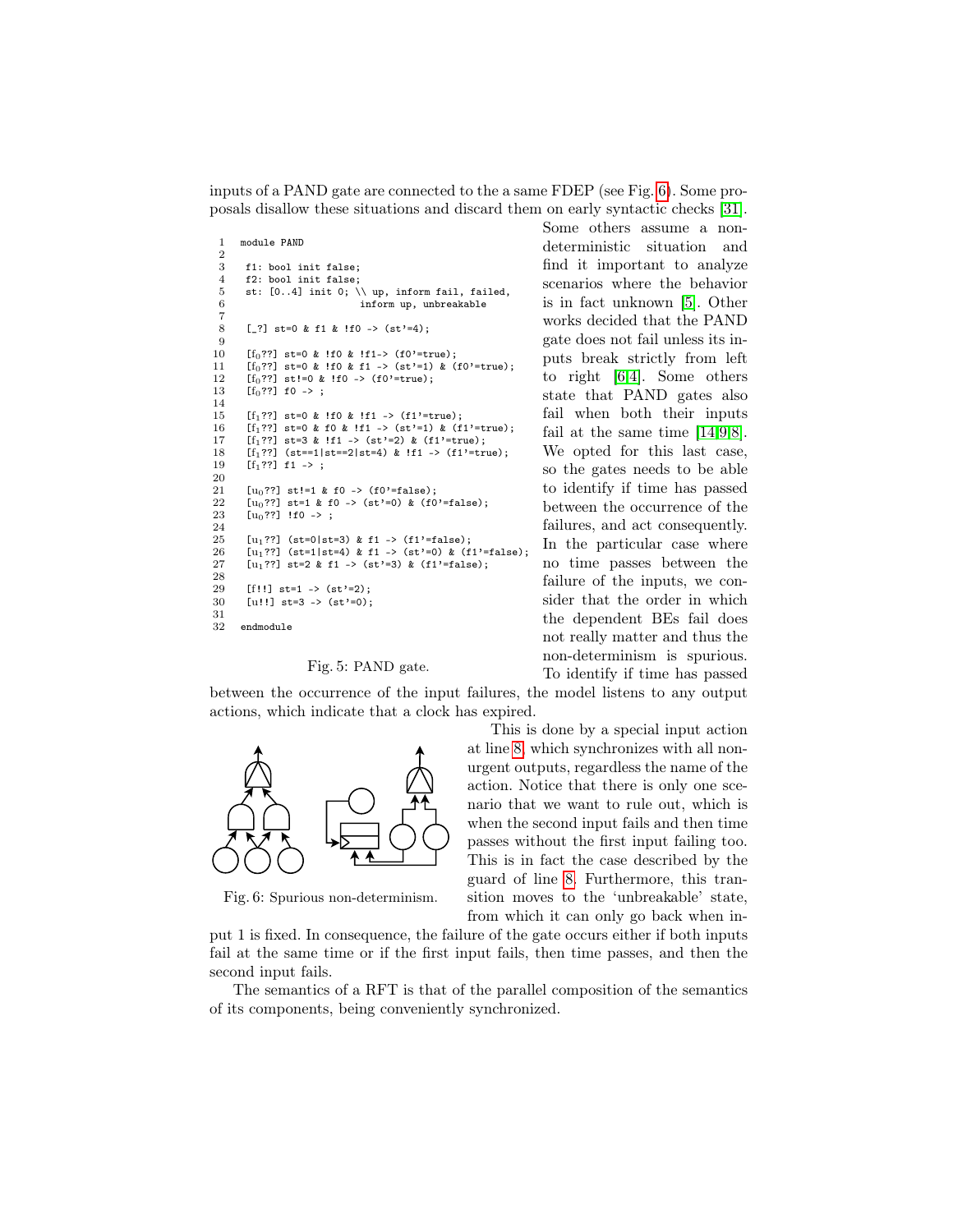**Definition 4.** Given a RFT  $T = (V, i, si, l)$  we define the semantics of T as  $\llbracket T \rrbracket = ||_{v \in V} \llbracket v \rrbracket$  where  $\llbracket v \rrbracket$  is defined by:

[[v]] = [[l(v)]](flv, up<sup>v</sup> , fv, uv, rv) if l(v) = (be, 0, µ, γ) [[l(v)]](fv, uv, fi(v)[0], ui(v)[0], ..., fi(v)[n−1], ui(v)[n−1]) if l(v) ∈ {(and, n),(or, n)} [[l(v)]](fv, uv, fi(v)[0], ui(v)[0], fi(v)[1], ui(v)[1]) if l(v) = (pand, 2) [[l(v)]](fli(v)[0], upi(v)[0], ri(v)[0], ..., fli(v)[n−1], upi(v)[n−1], ri(v)[n−1]) if l(v) = (rbox, n)

In Section [7,](#page-13-0) we extend the semantics to spare gates and spare basic elements.

#### 6 RFTs are weakly deterministic

In this section we show that RFTs composed only by BEs, AND gates, OR gates, PAND gates, and RBOX, are weakly deterministic. Since voting and FDEP gates can be constructed using OR and AND gates, the result extends to these gates. Results in this section rely heavily on results about weak determinism on IOSA proven in [\[17\]](#page-16-8). Therefore, we first summarize the essentials of [\[17\]](#page-16-8) for this paper.

<span id="page-11-0"></span>Definition 5. An IOSA is confluent if for all pair of urgent actions a and b, and for every (reachable) state s, it satisfies that, if  $s \xrightarrow{\emptyset, a, C_1} s_1$  and  $s \xrightarrow{\emptyset, b, C_2} s_2$ , then there is a state  $s_3$  such that  $s_2 \xrightarrow{\varnothing, a, C_1} s_3$  and  $s_1 \xrightarrow{\varnothing, b, C_2} s_3$ .

Note that, according to this definition, regardless the order of the confluent transitions, the same state is reached. This non-determinism is spurious in the sense that it does not alter the stochastic properties of the given IOSA, regardless the manner it is solved. Since non-determinism can only arise on urgent actions, we say that a *closed* IOSA is *weakly deterministic* if all its urgent actions are confluent. In [\[17\]](#page-16-8), we provided sufficient conditions to ensure that a closed IOSA is weakly deterministic. This is stated in Theorem [1](#page-12-0) below which requires the following definition.

**Definition 6.** Given an IOSA  $I$  with state space  $S$  and actions  $A$ , we distinguish the following sets of actions:

- $A$  set of urgent output actions  $B \subseteq \mathcal{A}^{\circ} \cap \mathcal{A}^{\mathsf{u}}$  is initial if each  $b \in B$  is enabled in s<sub>0</sub>, i.e. if for each  $b \in B$  there is a state  $s \in S$  and  $C \subseteq C$ , such that  $s_0 \xrightarrow{\varnothing, b, C} s.$
- We say that a set  $B \subseteq \mathcal{A}^{\circ} \cap \mathcal{A}^{\mathsf{u}}$  of output urgent actions is spontaneously enabled by  $b \in \mathcal{A} \setminus \mathcal{A}^{\mathsf{u}}$  if there are stochastically reachable states  $s, s' \in \mathcal{S}$  (a state is stochastically reachable if there is a path in the IOSA from the initial state that reaches such state with probability greater than zero) such that s

is stable,  $s \xrightarrow{b, b_{-}} s'$ , and all actions in B are enabled in s'.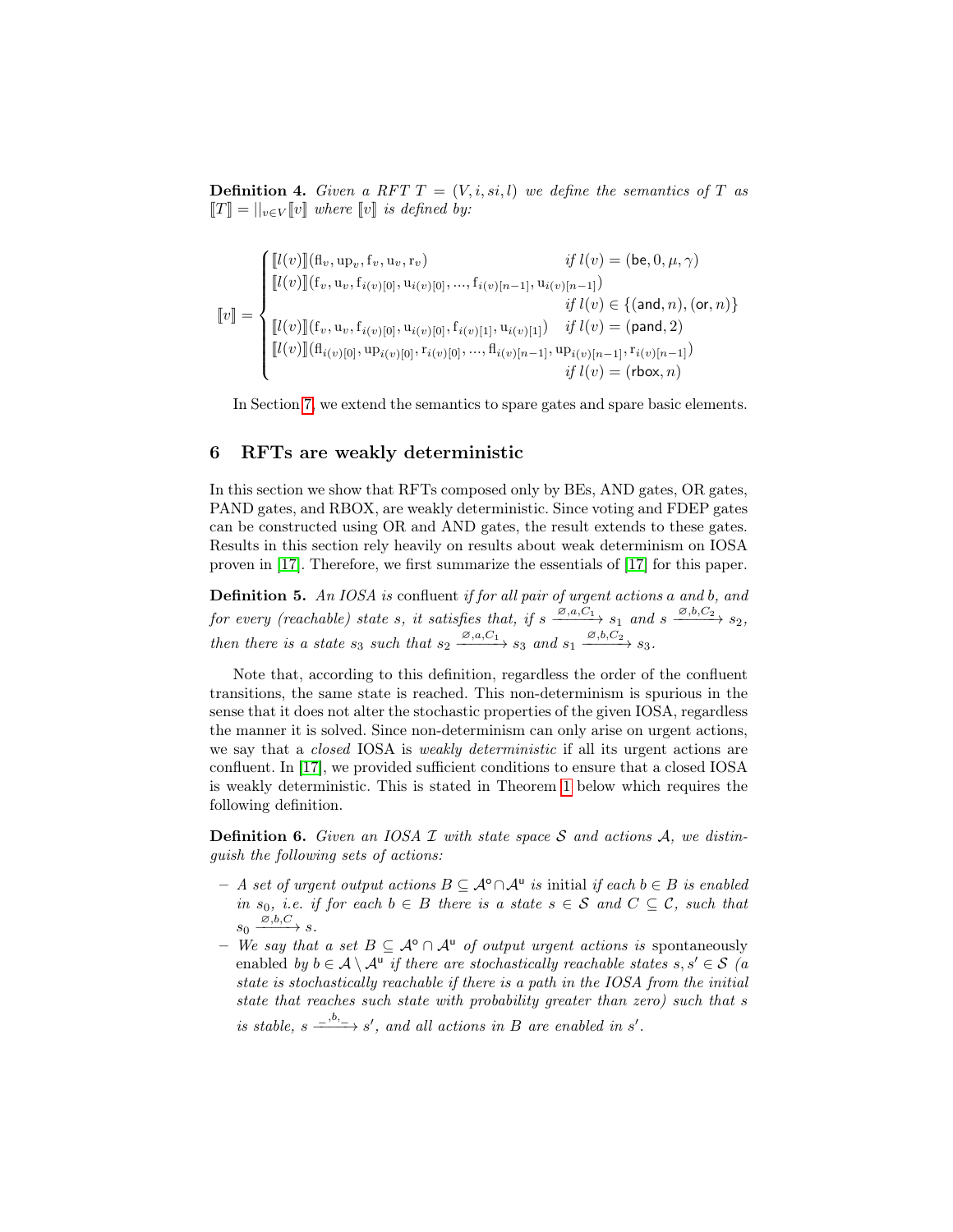$-$  Let  $a \in \mathcal{A}^{\mathsf{u}}$  and  $b \in \mathcal{A}^{\mathsf{o}} \cap \mathcal{A}^{\mathsf{u}}$ . We say that a triggers b if there are stochastically reachable states  $s_1, s_2, s_3 \in S$  such that:  $s_1 \xrightarrow{a_1, a_2, a_3} s_2, s_3 \xrightarrow{b_2, b_3} s_3$ , and, if  $a \neq b$ , then there is no outgoing transition from  $s_1$  labeled with b. The set  $\{(a, b) \mid a \text{ triggers } b\}$  is called the triggering relation.

The approximate indirect triggering relation of a composite IOSA is defined as the reflexive transitive closure of the union of the triggering relations of its components. The following theorem from [\[17\]](#page-16-8), gives necessary conditions for a closed IOSA not to be confluent. As a consequence, it provides sufficient conditions for a closed IOSA to be weakly deterministic.

<span id="page-12-0"></span>**Theorem 1.** Given a closed composite IOSA  $\mathcal{I} = (\mathcal{I}_1|| \dots || \mathcal{I}_n)$  with actions A, if I is not confluent then there exist a pair of urgent actions  $a, b \in A^u$  such that

- 1. one of the components is not confluent with respect to a and b,
- 2. there are actions c and d that approximately indirectly trigger both a and b, respectively, and
- 3. one of the following hold: (i) c and d are initial actions, or (ii) there exists an action e and possible empty sets  $B_1$  to  $B_n$  spontaneously enabled by e in  $\mathcal{I}_1$  to  $\mathcal{I}_n$  respectively, such that c and d are in  $\bigcup_{i=1}^n B_i$ .

In the following, we prove accessory propositions to eventually prove, using Theorem [1,](#page-12-0) that the IOSA defined by a RFT is weakly deterministic.

<span id="page-12-1"></span>**Proposition 1.** Let  $T$  be a RFT.  $\llbracket T \rrbracket$  has no initially enabled actions. Moreover, the only spontaneous sets of actions are singletons of the form  $\{f_v\}$  and  $\{u_v\}$ , for  $t(l(v)) =$  be, which are spontaneously enabled by  $\mathbf{f}_v$  and  $\mathbf{u}_{p_v}$ , respectively.

*Proof.* As a consequence of [\[17\]](#page-16-8), the initially enabled actions of  $T$ ] are contained in the union of the sets of initially enabled actions of its components  $[v], v \in V$ , and the spontaneously enabled actions of  $T$  are contained in the union of the spontaneously enabled sets of  $\llbracket v \rrbracket$ . It is direct to see that, for any element  $e \in \mathcal{E}$ , none of the urgent outputs are enabled at the initial state of  $\llbracket e \rrbracket$ , since their guards are initially false. Furthermore, the only non-urgent output transition in our models are at lines 6 and 8 of the BE (Fig. [2\)](#page-5-1). Let  $v \in V$  such that  $t(v) = be$ . Then, after taking transition at line 6 the only urgent output enabled is  $f_v$  (on the instance  $\llbracket v \rrbracket$ ), while after taking transition at line 8 the only one is  $u_v$ , and thus these are the only possible spontaneous enabled actions.  $\square$ 

<span id="page-12-2"></span>**Proposition 2.** Let  $T$  be a RFT. The only possible pairs of non-confluent actions in  $\llbracket T \rrbracket$  are  $\{(\mathbf{f}_v, \mathbf{u}_{v'}) \mid v, v' \in i(w), t(w) \in \{\textsf{and}, \textsf{or}, \textsf{pand}\}\} \cup \{(\mathbf{f}_w, \mathbf{u}_v), (\mathbf{u}_w, \mathbf{f}_v) \mid$  $v \in i(w), t(w) \in \{\text{and}, \text{or}\}\}.$ 

Proof. The proof of this Proposition follows an exhaustive check over each urgent transition of each model, in order to single out any non-confluent situation, and can be found at Appendix [E](#page-21-1)

<span id="page-12-3"></span>**Proposition 3.** Let T be a RFT. For each  $v \in V$ , the triggering relation of  $\llbracket v \rrbracket$ is given by: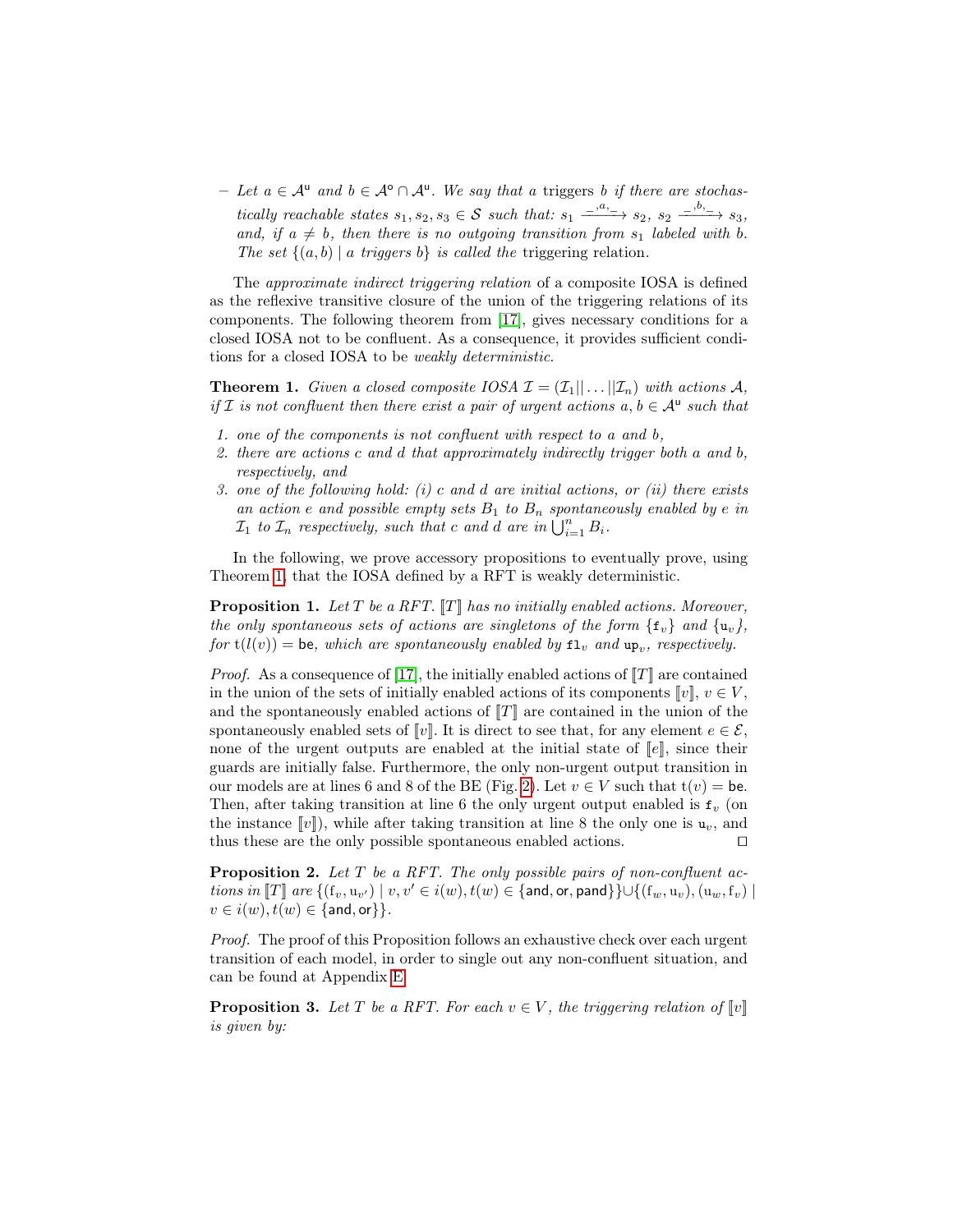- $\{\}, \text{ if } l(v) \in \{(\mathsf{be}, 0, \mu, \gamma), (\mathsf{rbox}, n)\},\$
- $\{({\rm f}_w, {\rm f}_v) \mid w \in i(v)\} \cup \{({\rm u}_w, {\rm u}_v) \mid w \in i(v)\}, \; \textit{if} \; l(v) \in \{(\textsf{and}, n), (\textsf{or}, n)\}, \; \textit{and} \}$  $- \{(\mathrm{u}_w, \mathrm{u}_v) \mid w = i(v)[1]\} \cup \{(\mathrm{f}_w, \mathrm{f}_v) \mid w \in i(v)\}, \; \textit{if} \; l(v) = (\textsf{pand}, 2).$

Proof (sketch). It sufficies to make a satisfiability analysis over guards and postconditions of each pair  $(t_a, t_b)$  with  $t_b$  an output urgent symbolic transition and  $t_a$  any urgent symbolic transition, taking into account only reachable states.  $\Box$ 

**Theorem 2.** Let T be a RFT. Then  $\llbracket T \rrbracket$  is weakly deterministic.

*Proof.* We look for a, b, c, d and e as well as sets  $B_i$  with  $i = 1 \ldots n$  $i = 1 \ldots n$  $i = 1 \ldots n$  as Theorem 1 suggests. Since Prop. [1](#page-12-1) ensures that there are no initially enabled actions in  $\llbracket T \rrbracket$ ,  $c$  and  $d$  should be spontaneously enabled actions. By the same proposition either e is of the form  $\mathbf{1}_v$  for some v and then  $\bigcup_{i=1}^1 B_i = B_1 = {\mathbf{f}_v}$ , or e is of the form  $\mathbf{u}_{\mathbf{p}_v}$  for some v and then  $\bigcup_{i=1}^1 B_i = B_1 = {\mathbf{u}_v}$ . In the first case, we get  $c = d = \mathbf{f}_v$  for some v, and in the second case  $c = d = \mathbf{u}_v$ . Furthermore, by Prop. [2,](#page-12-2) either a is of the form  $f_w$  for some w and b is of the form  $u_{w'}$  for some  $w'$  or the other way around. As shown by Prop. [3,](#page-12-3) fail actions ( $f_v$  for some v) only trigger fail actions and up actions  $(u<sub>v</sub>$  for some v) only trigger up actions, thus it is impossible that  $c$  and  $d$  indirectly trigger  $a$  and  $b$  respectively. Therefore, it is not possible to find actions a, b, c, d, and e satisfying conditions 1 to 3 in Theorem [1,](#page-12-0) and hence  $T$  is confluent. Since  $T$  is also closed, then it is weakly deterministic.  $\Box$ 

#### <span id="page-13-0"></span>7 An extended Semantics

In this section we add the spare gate and spare basic element to the semantics of RFTs. As before, we aim to guarantee that the IOSA model derived from the RFT is weakly deterministic. In order to do so, we need to bring special attention to two particular scenarios that could introduce non-determinism if not correctly tackled.

The first scenario is given when a main basic element fails at a spare gate which is served with several spare basic elements. At this point, it arises the question of which of the available spare basic elements should the spare gate take. Traditionally, spare elements are selected in order from an ordered set. To generalize this mechanism for the selection of the spares we intend to allow for more complex state-involved policies. It should be always the case that this policy is deterministic in its elections. The second scenario arises when several spare gates have requested a broken or already taken SBE, which eventually gets fixed by a repair box or freed by the owning spare gate. At this point, it is unclear which of the requesting spare gates will take the newly available SBE. For this, we define sharing policies on the SBE. Thus, to provide semantics to an SBE, we actually introduce two IOSA modules: one providing the extended behavior of a BE that can be taken from dormant to enabled state and vice versa, and another one, the multiplexer module, which manages the sharing of the SBE. Notice that this scenario is not a problem in the absence of repair boxes, since in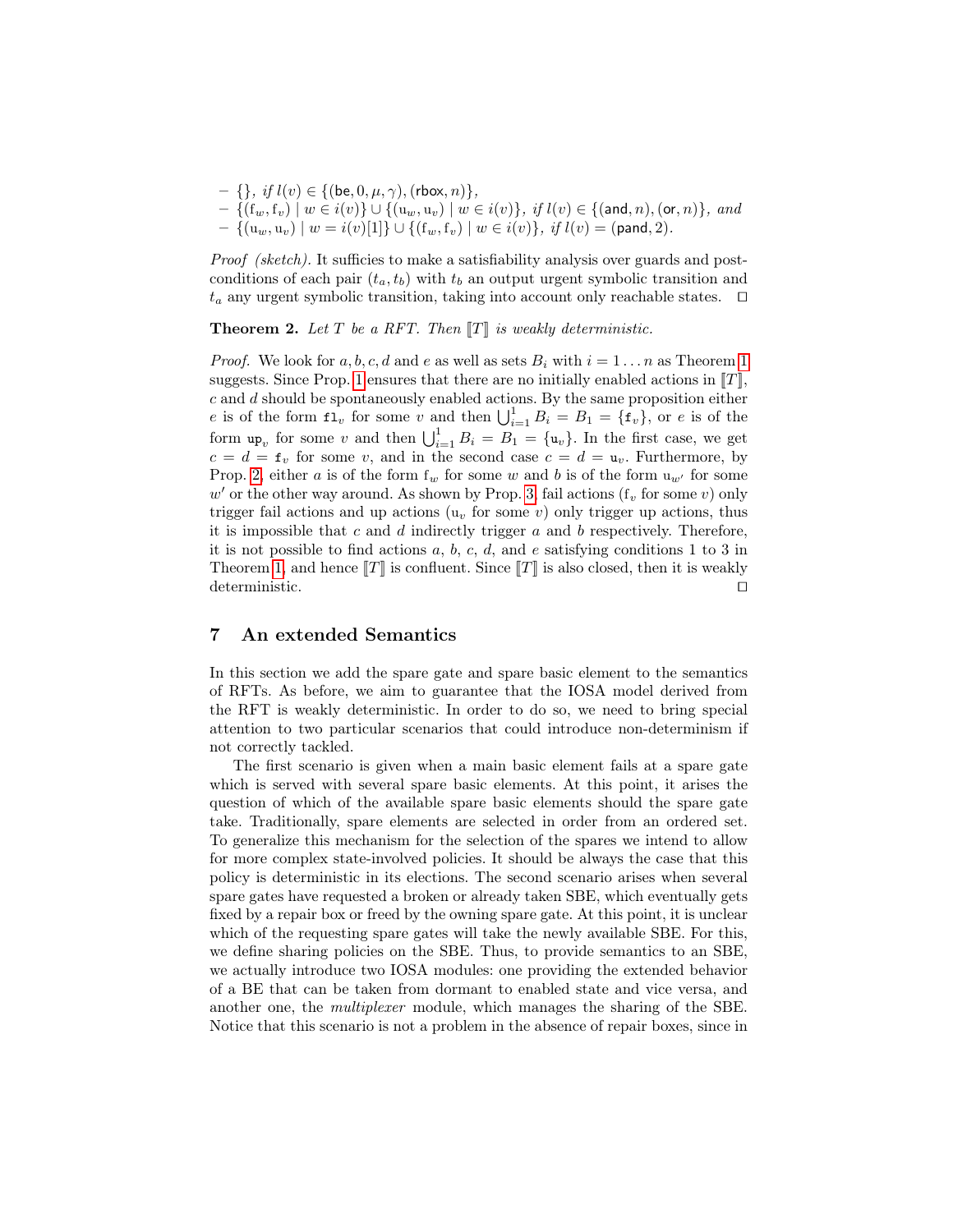such cases SBEs do not become available after they are taken or fail. It is neither a problem when spare elements are not shared by different spare gates [\[4,](#page-15-3)[3\]](#page-15-2). The work [\[22\]](#page-16-2) also studies race conditions in spare gates when two spare gates fail at the same time. This last situation is impossible in our settings given the last two properties of Definition [3](#page-7-0) and the fact that two simultaneous failures of our basic elements is discarded by the IOSA deterministic semantics.

The models for the spare gate, the spare basic element and the multiplexer can be found in Appendix [F.](#page-22-0) We extend the semantics of the RFT with the SBE and SG elements as follows.

**Definition 7.** Given a RFT  $T = (V, E)$ , we extend Definition [4](#page-10-3) with the following cases:

$$
\llbracket v \rrbracket = \begin{cases} \cdots \\ \llbracket l(v) \rrbracket (\mathbf{f}_v, \mathbf{u}_v, \mathbf{f}_v, \mathbf{u}_v, \mathbf{r}_v, \mathbf{e}_v, \mathbf{d}_v, \mathbf{r}\mathbf{q}_{(si(v)[0], v)}, \mathbf{a}\mathbf{s}\mathbf{g}_{(v, si(v)[0])}, \\ \qquad \qquad \mathbf{r}\mathbf{e}_{(si(v)[0], v)}, \mathbf{a}\mathbf{c}\mathbf{c}_{(si(v)[0], v)}, \mathbf{r}\mathbf{j}_{(v, si(v)[0])}, \ldots, \mathbf{r}\mathbf{j}_{(v, si(v)[n-1])}) \\ \qquad \qquad \qquad \qquad if \ l(v) = (\mathbf{s}\mathbf{b}\mathbf{e}, n, \mu, \nu, \gamma) \\ \llbracket l(v) \rrbracket (\mathbf{f}_v, \mathbf{u}_v, \mathbf{f}_{i(v)[0]}, \mathbf{u}_{i(v)[0]}, \mathbf{f}_{i(v)[1]}, \mathbf{u}_{i(v)[1]}, \mathbf{r}\mathbf{q}_{(v,i(v)[1]), \mathbf{a}\mathbf{s}\mathbf{g}_{(i(v)[1], v)}}, \\ \qquad \qquad \qquad \qquad \qquad \qquad \qquad \qquad \qquad \qquad \qquad if \ l(v) = (\mathbf{s}\mathbf{g}, n) \\ \end{cases}
$$

Notice that in the case of the SBE and SG, several signals are indexed by a pair of elements. This pair indicates which gate performs the action and which one listens for synchronisation. As an example,  $\arg_{(v,si(v)[0])}$  indicates that the multiplexer that manages  $v$ , assigns its spare basic element to its first connected spare gate  $(si(v)[0])$ .

Unfortunately, we could not find an easy or direct way to prove that this extension is indeed weakly deterministic, as we did with the RFT without spares. This is due in part to the complexity of the IOSA modules, intended to avoid the aforementioned non-deterministic situations. While the spare basic element module can be easily proved to be confluent, this is not the case for the modules of the multiplexer and the spare gate. When analyzing these modules in isolation we find that some transitions are not confluent and Theorem [1](#page-12-0) could not be used directly. However, by partially composing spare gates with multiplexers, we were able to check that conditions of Theorem [1](#page-12-0) are not met. We automatically perform this check in several configurations, and showed that they are confluent. As parallel composition preserves confluence, they can be inserted in other RFT contexts yielding weakly deterministic IOSAs. [5](#page-14-0)

#### 8 Conclusion

In this work we have defined a semantics for Dynamic Fault Trees with repair box in terms of Input/Output Stochastic Automata, introducing the novel feature

<span id="page-14-0"></span><sup>&</sup>lt;sup>5</sup> For the reviewers eyes, only: the scripts that prove said configurations are available at <https://git.cs.famaf.unc.edu.ar/raulmonti/DeterminismScriptsRFT>.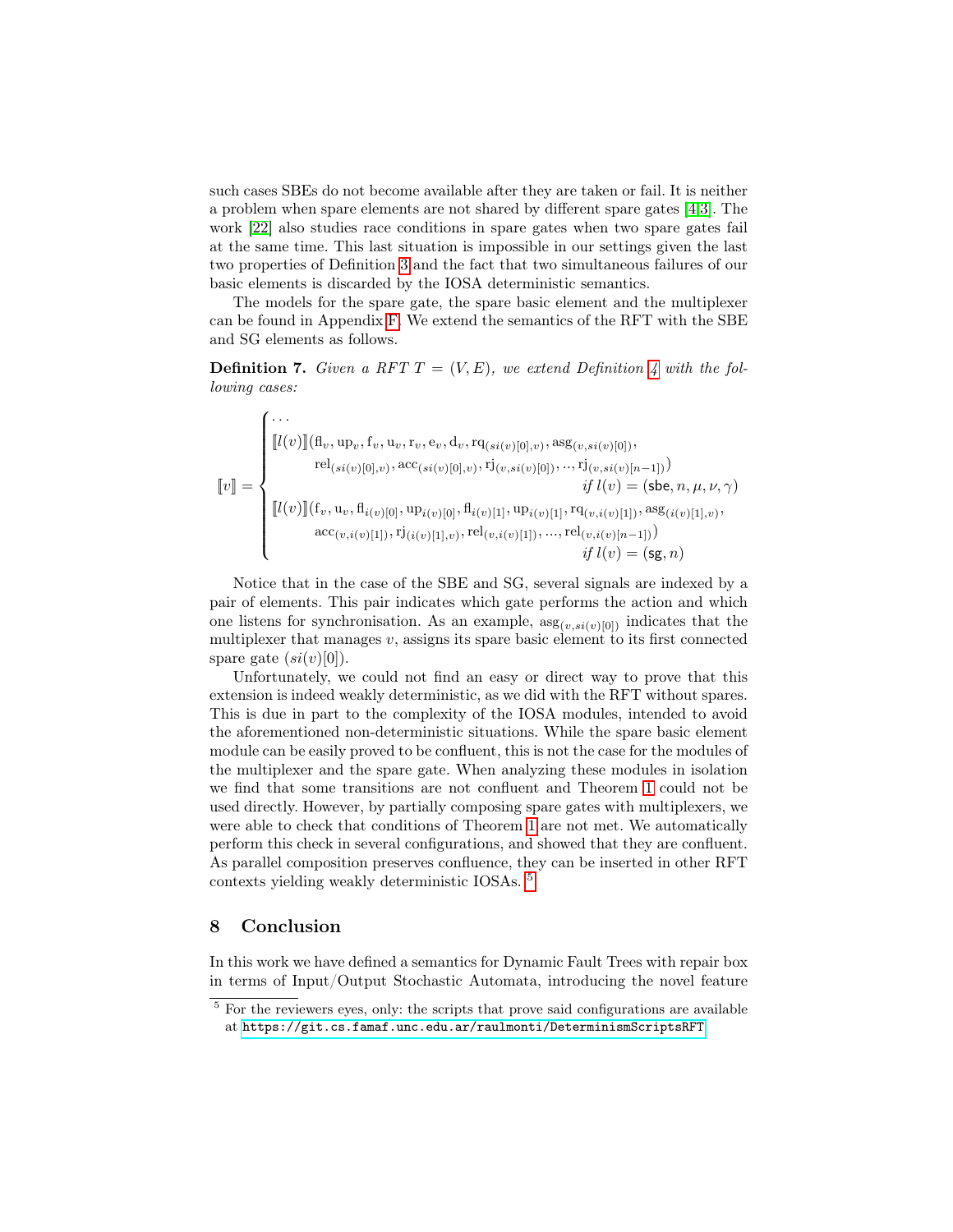of general probability measures for failure and repair rates of basic elements. Furthermore we have shown that our semantics produces weakly deterministic models which are hence amenable for discrete event simulation. In particular, our models serve as direct input to the FIG Simulator ([http://dsg.famaf.unc.](http://dsg.famaf.unc.edu.ar/fig) [edu.ar/fig](http://dsg.famaf.unc.edu.ar/fig))  $[12,10]$  $[12,10]$ , as well as other tools through the intermediate language Jani [\[13\]](#page-16-14). A future work direction could be introducing maintenance mechanism and levels of degradation as in [\[30\]](#page-17-9), in order to increase the possibilities for defining repair models. Another line of work would be defining an automatic translation from a graphical modelling tool for fault trees into the IOSA models, in order to automate and ease the modelling and analysis of industrial size systems. Adding support for spare sub-trees such as in [] would be an interesting upgrade too, also along with support for sub-tree dedicated repair boxes.

## References

- <span id="page-15-1"></span>1. Amari, S., Dill, G., Howald, E.: A new approach to solve dynamic fault trees. In: Reliability and Maintainability Symposium, 2003. Annual. pp. 374–379. IEEE (2003)
- <span id="page-15-4"></span>2. Beccuti, M., Raiteri, D.C., Franceschinis, G., Haddad, S.: Non deterministic repairable fault trees for computing optimal repair strategy. In: Baras, J.S., Courcoubetis, C. (eds.) 3rd International ICST Conference on Performance Evaluation Methodologies and Tools, VALUETOOLS 2008, Athens, Greece, October 20-24, 2008. p. 56. ICST/ACM (2008), [https://doi.org/10.4108/ICST.](https://doi.org/10.4108/ICST.VALUETOOLS2008.4411) [VALUETOOLS2008.4411](https://doi.org/10.4108/ICST.VALUETOOLS2008.4411)
- <span id="page-15-2"></span>3. Bobbio, A., Franceschinis, G., Gaeta, R., Portinale, L.: Parametric fault tree for the dependability analysis of redundant systems and its high-level petri net semantics. IEEE Trans. Software Eng. 29(3), 270–287 (2003), [https://doi.org/10.1109/](https://doi.org/10.1109/TSE.2003.1183940) [TSE.2003.1183940](https://doi.org/10.1109/TSE.2003.1183940)
- <span id="page-15-3"></span>4. Bobbio, A., Raiteri, D.C.: Parametric fault trees with dynamic gates and repair boxes. In: Reliability and Maintainability, 2004 Annual Symposium-RAMS. pp. 459–465. IEEE (2004)
- <span id="page-15-5"></span>5. Boudali, H., Crouzen, P., Stoelinga, M.: A compositional semantics for dynamic fault trees in terms of interactive markov chains. In: Namjoshi, K.S., Yoneda, T., Higashino, T., Okamura, Y. (eds.) ATVA 2007. LNCS, vol. 4762, pp. 441–456. Springer (2007), [https://doi.org/10.1007/978-3-540-75596-8\\_31](https://doi.org/10.1007/978-3-540-75596-8_31)
- <span id="page-15-0"></span>6. Boudali, H., Crouzen, P., Stoelinga, M.: Dynamic fault tree analysis using input/output interactive markov chains. In: DSN 2007. pp. 708–717. IEEE Computer Society (2007), <https://doi.org/10.1109/DSN.2007.37>
- <span id="page-15-7"></span>7. Boudali, H., Crouzen, P., Stoelinga, M.: A rigorous, compositional, and extensible framework for dynamic fault tree analysis. IEEE Trans. Dependable Sec. Comput. 7(2), 128–143 (2010), <https://doi.org/10.1109/TDSC.2009.45>
- <span id="page-15-9"></span>8. Boudali, H., Dugan, J.B.: A discrete-time bayesian network reliability modeling and analysis framework. Rel. Eng. & Sys. Safety 87(3), 337–349 (2005), [https:](https://doi.org/10.1016/j.ress.2004.06.004) [//doi.org/10.1016/j.ress.2004.06.004](https://doi.org/10.1016/j.ress.2004.06.004)
- <span id="page-15-8"></span>9. Boudali, H., Dugan, J.B.: Corrections on "a continuous-time bayesian network reliability modeling and analysis framework". IEEE Trans. Reliability 57(3), 532– 533 (2008), <https://doi.org/10.1109/TR.2008.925796>
- <span id="page-15-6"></span>10. Budde, C.E.: Automation of Importance Splitting Techniques for Rare Event Simulation. Ph.D. thesis, Universidad Nacional de Córdoba (2017)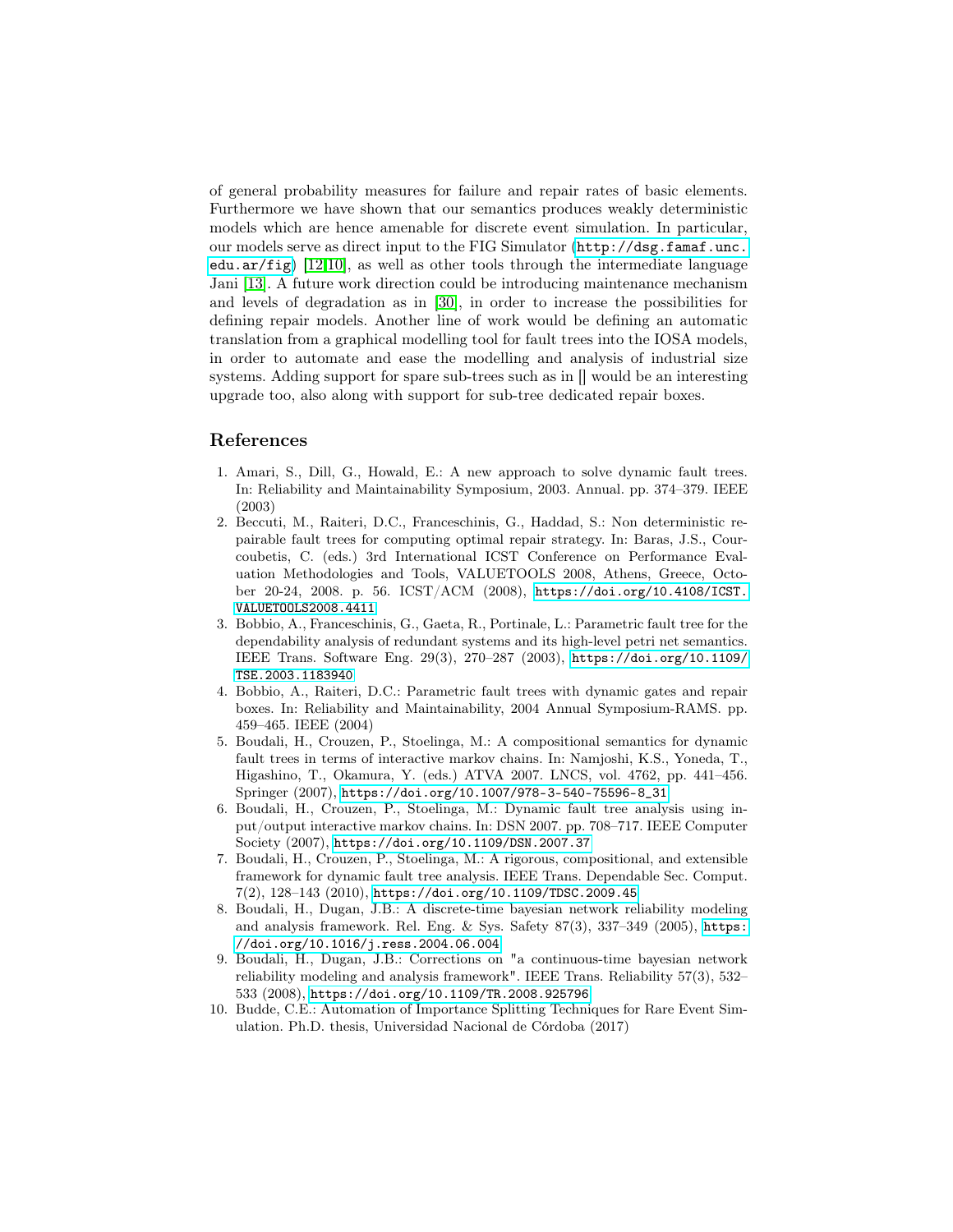- <span id="page-16-10"></span>11. Budde, C.E., D'Argenio, P.R., Hermanns, H.: Rare event simulation with fully automated importance splitting. In: Beltrán, M., Knottenbelt, W.J., Bradley, J.T. (eds.) EPEW 2015. LNCS, vol. 9272, pp. 275–290. Springer (2015), [https://doi.](https://doi.org/10.1007/978-3-319-23267-6_18) [org/10.1007/978-3-319-23267-6\\_18](https://doi.org/10.1007/978-3-319-23267-6_18)
- <span id="page-16-11"></span>12. Budde, C.E., D'Argenio, P.R., Monti, R.E.: Compositional Construction of Importance Functions in Fully Automated Importance Splitting. ACM (2017), [http:](http://dx.doi.org/10.4108/eai.25-10-2016.2266501) [//dx.doi.org/10.4108/eai.25-10-2016.2266501](http://dx.doi.org/10.4108/eai.25-10-2016.2266501)
- <span id="page-16-14"></span>13. Budde, C.E., Dehnert, C., Hahn, E.M., Hartmanns, A., Junges, S., Turrini, A.: JANI: quantitative model and tool interaction. In: Legay, A., Margaria, T. (eds.) TACAS 2017. LNCS, vol. 10206, pp. 151–168 (2017), [https://doi.org/10.1007/](https://doi.org/10.1007/978-3-662-54580-5_9) [978-3-662-54580-5\\_9](https://doi.org/10.1007/978-3-662-54580-5_9)
- <span id="page-16-9"></span>14. Coppit, D., Sullivan, K.J., Dugan, J.B.: Formal semantics for computational engineering: A case study on dynamic fault trees. In: ISSRE 2000. pp. 270–282. IEEE Computer Society (2000), <https://doi.org/10.1109/ISSRE.2000.885878>
- <span id="page-16-7"></span>15. D'Argenio, P.R., Lee, M.D., Monti, R.E.: Input/output stochastic automata compositionality and determinism. In: Fränzle, M., Markey, N. (eds.) FORMATS 2016. LNCS, vol. 9884, pp. 53–68. Springer (2016), [https://doi.org/10.1007/](https://doi.org/10.1007/978-3-319-44878-7_4) [978-3-319-44878-7\\_4](https://doi.org/10.1007/978-3-319-44878-7_4)
- <span id="page-16-1"></span>16. Dugan, J.B., Bavuso, S.J., Boyd, M.A.: Dynamic fault-tree models for faulttolerant computer systems. IEEE Transactions on Reliability 41(3), 363–377 (Sep 1992)
- <span id="page-16-8"></span>17. DâĂŹArgenio, P.R., Monti, R.E.: Input/output stochastic automata with urgency: Confluence and weak determinism. In: International Colloquium on Theoretical Aspects of Computing. pp. 132–152. Springer (2018)
- <span id="page-16-6"></span>18. Franceschinis, G., Gribaudo, M., Iacono, M., Mazzocca, N., Vittorini, V.: Towards an object based multi-formalism multi-solution modeling approach. In: Proc. of the Second Workshop on Modelling of Objects, Components and Agents Aarhus (MOCA02), Denmark. vol. 26, pp. 47–65 (2002)
- <span id="page-16-3"></span>19. Ge, D., Lin, M., Yang, Y., Zhang, R., Chou, Q.: Quantitative analysis of dynamic fault trees using improved sequential binary decision diagrams. Rel. Eng. & Sys. Safety 142, 289–299 (2015), <https://doi.org/10.1016/j.ress.2015.06.001>
- <span id="page-16-5"></span>20. Gulati, R., Dugan, J.B.: A modular approach for analyzing static and dynamic fault trees. In: Reliability and Maintainability Symposium. 1997 Proceedings, Annual. pp. 57–63. IEEE (1997)
- <span id="page-16-0"></span>21. Haasl, D.F., Roberts, N., Vesely, W., Goldberg, F.: Fault tree handbook. Tech. rep., Nuclear Regulatory Commission, Washington, DC (USA). Office of Nuclear Regulatory Research (1981)
- <span id="page-16-2"></span>22. Junges, S., Guck, D., Katoen, J., Stoelinga, M.: Uncovering dynamic fault trees. In: DSN 2016. pp. 299–310. IEEE Computer Society (2016), [https://doi.org/](https://doi.org/10.1109/DSN.2016.35) [10.1109/DSN.2016.35](https://doi.org/10.1109/DSN.2016.35)
- <span id="page-16-12"></span>23. Kwiatkowska, M.Z., Norman, G., Parker, D.: PRISM: probabilistic symbolic model checker. In: Field, T., Harrison, P.G., Bradley, J.T., Harder, U. (eds.) TOOLS 2002. LNCS, vol. 2324, pp. 200–204. Springer (2002), [https://doi.org/10.1007/](https://doi.org/10.1007/3-540-46029-2_13) [3-540-46029-2\\_13](https://doi.org/10.1007/3-540-46029-2_13)
- <span id="page-16-13"></span>24. Manian, R., Coppit, D.W., Sullivan, K.J., Dugan, J.B.: Bridging the gap between systems and dynamic fault tree models. In: Reliability and Maintainability Symposium, 1999. pp. 105–111. IEEE (1999)
- <span id="page-16-4"></span>25. Merle, G., Roussel, J., Lesage, J., Bobbio, A.: Probabilistic algebraic analysis of fault trees with priority dynamic gates and repeated events. IEEE Trans. Reliability 59(1), 250–261 (2010), <https://doi.org/10.1109/TR.2009.2035793>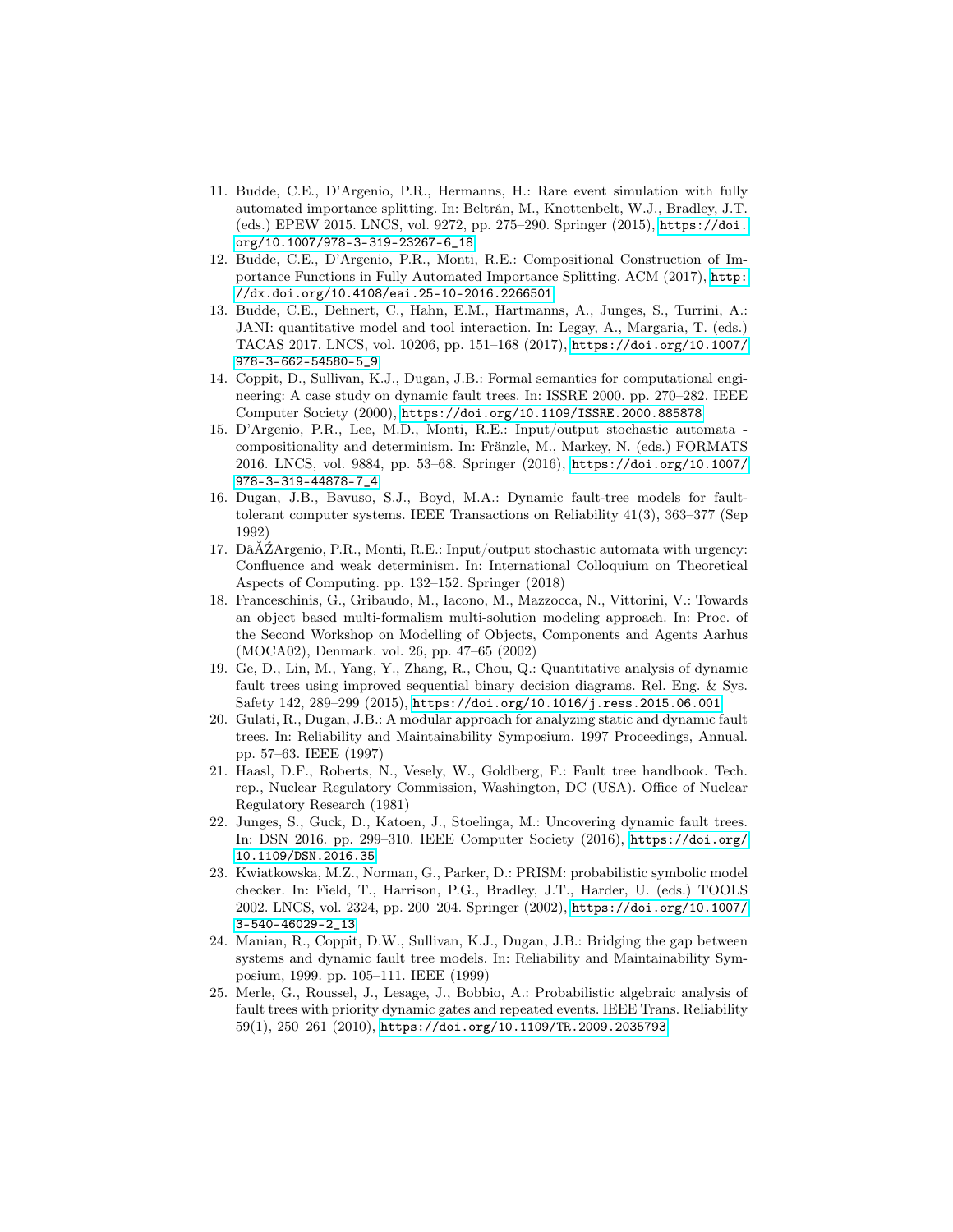- <span id="page-17-8"></span>26. Milner, R.: Communication and concurrency. PHI Series in computer science, Prentice Hall (1989)
- <span id="page-17-2"></span>27. Raiteri, D.C., Iacono, M., Franceschinis, G., Vittorini, V.: Repairable fault tree for the automatic evaluation of repair policies. In: DSN 2004. pp. 659–668. IEEE Computer Society (2004), <https://doi.org/10.1109/DSN.2004.1311936>
- <span id="page-17-0"></span>28. Rauzy, A.: Sequence algebra, sequence decision diagrams and dynamic fault trees. Rel. Eng. & Sys. Safety 96(7), 785–792 (2011), [https://doi.org/10.1016/j.ress.](https://doi.org/10.1016/j.ress.2011.02.005) [2011.02.005](https://doi.org/10.1016/j.ress.2011.02.005)
- <span id="page-17-5"></span>29. Rubino, G., Tuffin, B.: Rare Event Simulation Using Monte Carlo Methods. Wiley Publishing (2009)
- <span id="page-17-9"></span>30. Ruijters, E., Guck, D., Drolenga, P., Stoelinga, M.: Fault maintenance trees: reliability centered maintenance via statistical model checking. In: Reliability and Maintainability Symposium (RAMS), 2016 Annual. pp. 1–6. IEEE (2016)
- <span id="page-17-6"></span>31. Ruijters, E., Reijsbergen, D., de Boer, P., Stoelinga, M.: Rare event simulation for dynamic fault trees. In: Tonetta, S., Schoitsch, E., Bitsch, F. (eds.) Computer Safety, Reliability, and Security - 36th International Conference, SAFECOMP 2017, Trento, Italy, September 13-15, 2017, Proceedings. Lecture Notes in Computer Science, vol. 10488, pp. 20–35. Springer (2017), [https://doi.org/10.1007/](https://doi.org/10.1007/978-3-319-66266-4_2) [978-3-319-66266-4\\_2](https://doi.org/10.1007/978-3-319-66266-4_2)
- <span id="page-17-3"></span>32. Ruijters, E., Stoelinga, M.: Fault tree analysis: A survey of the state-of-the-art in modeling, analysis and tools. Computer Science Review 15, 29–62 (2015), [https:](https://doi.org/10.1016/j.cosrev.2015.03.001) [//doi.org/10.1016/j.cosrev.2015.03.001](https://doi.org/10.1016/j.cosrev.2015.03.001)
- <span id="page-17-4"></span>33. Villén-Altamirano, M., Villén-Altamirano, J.: The rare event simulation method RESTART: efficiency analysis and guidelines for its application. In: Kouvatsos, D.D. (ed.) Network Performance Engineering - A Handbook on Convergent Multi-Service Networks and Next Generation Internet, LNCS, vol. 5233, pp. 509–547. Springer (2011), [https://doi.org/10.1007/978-3-642-02742-0\\_22](https://doi.org/10.1007/978-3-642-02742-0_22)
- <span id="page-17-7"></span>34. Xing, L., Dugan, J.B., Morrissette, B.A.: Efficient reliability analysis of systems with functional dependence loops. Eksploatacja I Niezawodnosc-Maintenance and Reliability (3), 65–69 (2009)
- <span id="page-17-1"></span>35. Xing, L., Shrestha, A., Dai, Y.: Exact combinatorial reliability analysis of dynamic systems with sequence-dependent failures. Rel. Eng. & Sys. Safety 96(10), 1375– 1385 (2011), <https://doi.org/10.1016/j.ress.2011.05.007>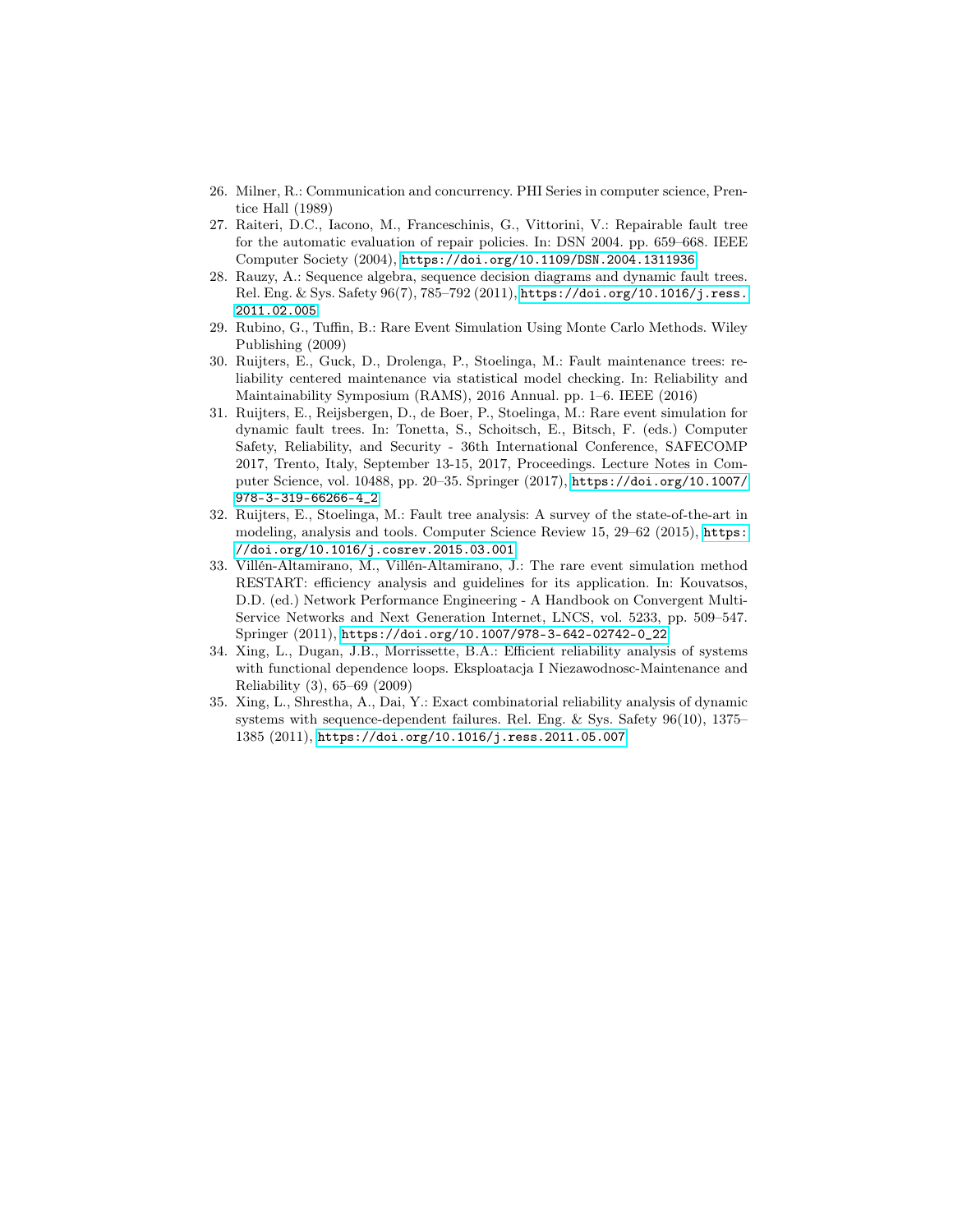## <span id="page-18-0"></span>A IOSA Symbolic Language

The following context free grammar defines the complete IOSA symbolic modelling language. Here  $*$  stands for as many times as you want,  $+$  for at least one time, ? for optional, | for option, and parentheses group productions and elements.

```
MODEL = (MODULE) +MODULE = (VARIABLE \mid ARRAY \mid CLOCAL) + TRANSITION+VARIABLE = NAME : TYPE init VALUE ;ARRAY = NAME[INT]: TYPE init VALUE ;
     CLOCK = NAME : clock ;TRANSITION = [ (NAME (?|??|!|!!)?)? ] PRE (\& NAME)? \rightarrow POS ;
        PRE = ((NAME = EXPR)(& NAME = EXPR)*)?
         POS = (( NAME' = EXPR)(& ( NAME' = EXPR))*?
       EXPR = VALUE | NAME | EXPR OP EXPR | (EXPR) | ! EXPROP = | | & | + | - | * | / | =NAME = (a|b|...|z|A|B|...|z)(a|b|...|z|A|B|...|z|1|...|9|_|-)*
       \text{TYPE} = \text{boolean} | [\text{INT} ... \text{INT}]VALUE = true | false | INTINT = (1|2|...|9)(0|1|...|9)*
```
Fig. 7: IOSA symbolic language grammar.

An IOSA model is composed by a set of modules, each one describing a concurrent component of the system to model. The body of a module can be clearly divided into three parts: the variables declarations, the clocks declarations, and the transitions specification. Arrays are declared along with variables, with the additional requirement of defining the range of the array between brackets. Transitions preconditions are boolean formulas describing the origin states for the symbolic transition. In this case the & symbol stands for the logical conjunction operator while | stands for the logical disjunction operator. Postconditions on the other side, describe the changes on the module's variables (state) by means of assignments to future values. Each assignment is enclosed by parenthesis, and the variable's name is followed by an apostrophe to indicate that corresponds to the value of the variable in the reached state after taking the transition. An & separates each assignment. Notice the similarity with PRISM [\[23\]](#page-16-12) syntax for describing transitions. Along with the assignment of values to future variables, we find the reset of clocks. A clock is assigned a probability distribution  $(clock' = \gamma)$  to indicate that it will be reset to a value from that probability distribution immediately before reaching the new state.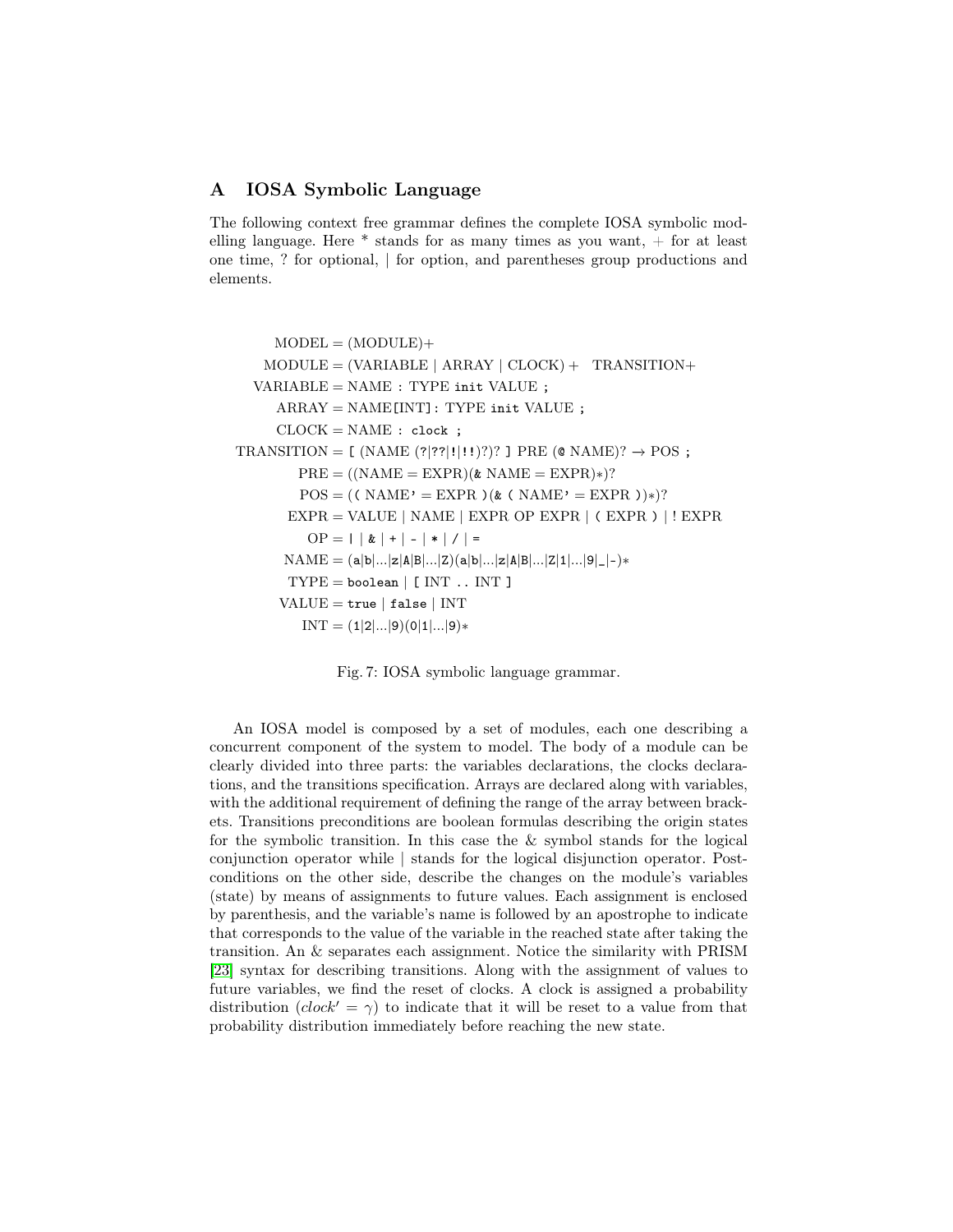# <span id="page-19-0"></span>B OR Gate

For an OR gate element with two inputs, its semantics is a function  $\llbracket \cdot, \mathcal{A}^6 \rightarrow$ IOSA, where  $[(\text{or}, 2)](f, u, f_1, u_1, f_2, u_2)$  results in the following IOSA:

```
1 module OR<br>2 informf
 2 informf: bool init false;<br>3 informu: bool init false:
 3 informu: bool init false;<br>4 count: [0..2] init 0:
          count: [0..2] init 0;5
 6 [f_1??] count=0 -> (count'=1) & (informf'=true);
 7 [f_1??] count=1 -> (count'=2);<br>8 [f_2??] count=0 -> (count'=1) &
 8 [f_2??] count=0 -> (count'=1) & (informf'=true);<br>9 [f_2??] count=1 -> (count'=2):
          [f_2??] count=1 -> (count'=2);
\begin{array}{c} 10 \\ 11 \end{array}11 [u_1??] count=2 -> (count'=1);<br>12 [2, ??] count=1 -> (count'=0)
12 [2]^{27} count=1 -> (count'=0) & (informu'=true);<br>13 [12]^{27} count=2 -> (count'=1);
13 [u_2??] count=2 -> (count'=1);<br>14 [u_2??] count=1 -> (count'=0) {
          [u_2??] count=1 -> (count'=0) & (informu'=true);
\frac{15}{16}[f!!] informf & count!=0 -> (informf'=false);
17 [u!!] informu & count=0 -> (informu'=false);<br>18 endmodule
       endmodule
```
In the OR gate model, a counter (count) is used to register how many inputs have failed at each moment. The failing of an input increases the counter, while the repair of an input decreases the counter. We of course take as a premise that an input will not break two times in a row without being repaired in the middle, neither will it be repaired if it has not failed. When the counter changes its value from 0 to 1, the gate has to inform a failure. It does so in transition at line 16, which gets enabled by the change of variable informf either at line 6 or 8. In the same way, when count becomes 0, the repair is informed by enabling transition at line 17 through the change of variable informu either at line 12 or 14.

# <span id="page-19-1"></span>C Repair BOXes

For a repair box with first come first serve policy element  $e \in \mathcal{E}$  with n inputs, its semantics is a function  $[\![e]\!] : \mathcal{A}^{3*n} \to IOSA$ , where  $[\![(\text{rbox}, n)]\!] (\mathbf{fl}_0, \mathbf{up}_0, \mathbf{r}_0, ..., \mathbf{fl}_{n-1}, \mathbf{up}_{n-1},$  $r_{n-1}$ ) results in the following IOSA:

```
1 module RBOX % with first come first serve policy<br>2 queue[n]: [0..n] init 0;
 2 queue[n]: [0..n] init 0;<br>3 busy: bool init false;
 \frac{3}{4} busy: bool init false;<br>\frac{4}{4} r: \left[0..n\right] init n:
 4 r: [0..n] init n;<br>5 dummy: [0..0] ini
         dummy: [0..0] init 0;
 6
 7 [H_0?] -> (dummy'=broken(queue,0));
  8 ...
 9 [H_{n-1}?] -> (dummy'=broken(queue,n-1));
\frac{10}{11}[!!] fstexclude(queue,0) != -1 & r = n -> (r'=maxfrom(queue,0));
12
13 [r_0!!] !busy & r = 0 -> (busy'=true) & (queue[0]'=0);
\frac{14}{15}[r_{n-1}!] !busy & r = n-1 -> (busy'=true) & (queue[n-1]'=0);
\frac{16}{17}[up_0?] -> (queue[0]'=0) & (busy'=false) & (r' = n);
\frac{18}{19}19 \text{[up}_{n-1}?] -> (queue[n-1]'=0) & (busy'=false) & (r' = n);<br>20 endmodule
      endmodule
```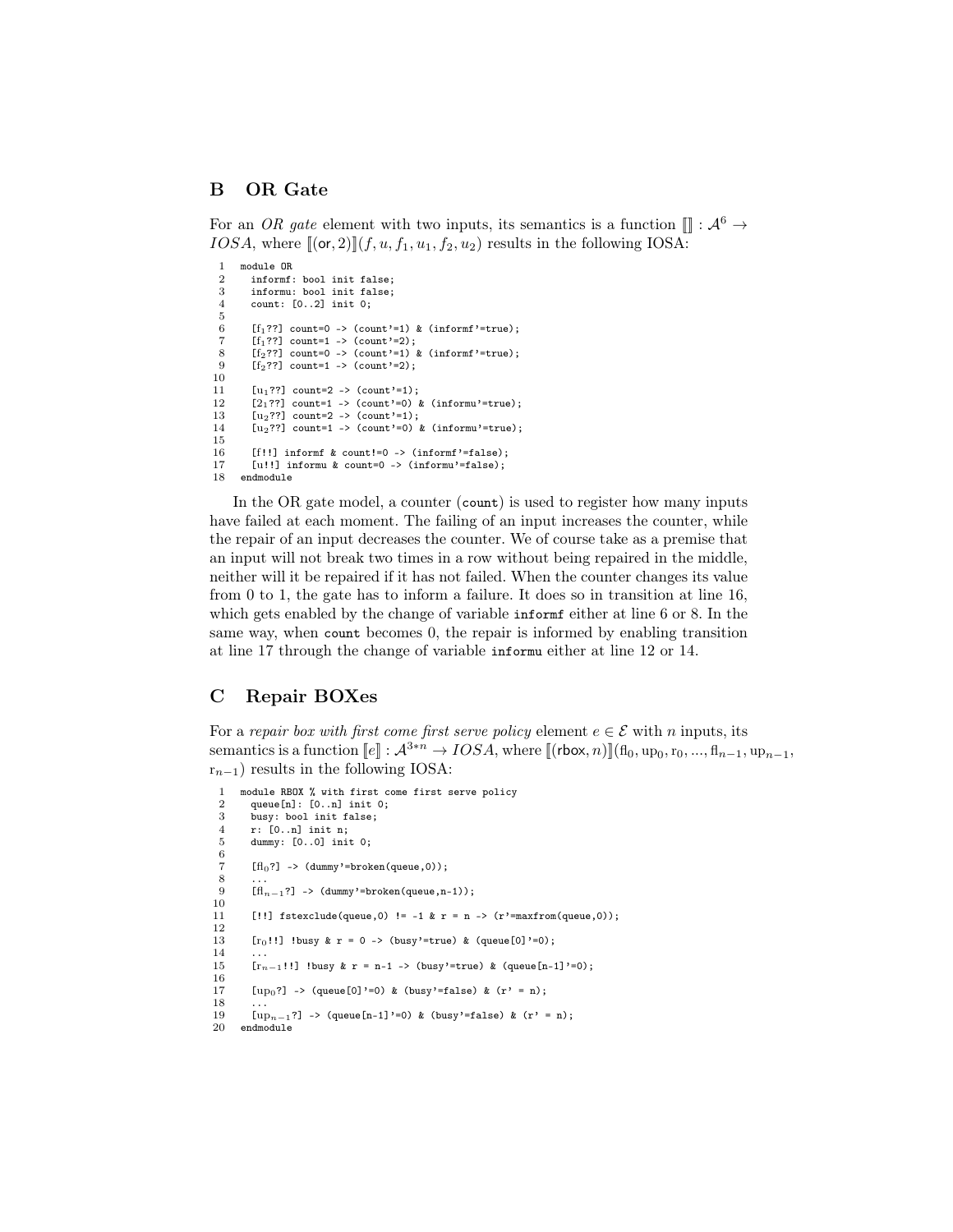The model for a *repair box with first come first serve policy* uses an array to mark down each broken input. Notice that each position in the queue corresponds to each input. A value 0 on an index  $i$  means that the input  $i$  has not failed, while a greater value on that position indicates for "how long" has it been broken. Repair boxes use some syntactic elements present in FIG [\(http://dsg.famaf.unc.edu.ar/fig\)](http://dsg.famaf.unc.edu.ar/fig) simulator. These elements do not introduce a new semantics behavior and are there only to reduce the complexity and obfuscation that would represent modelling this using only the grammar presented at App. [A.](#page-18-0) Examples of this are the function broken which given an array, in this case queue, and an index, in this case 0, it increases by one the value at that index and every other value greater than 0 in the array. In this way we can check the order in which the inputs failed by comparing the values at the corresponding index. The greater the value the sooner they broke. The syntactic function fstexclude on the other hand, takes an array and a value and returns the index of the first element with a different value to the one passed. In this case we use it to check if there is any failed input. If there is at least one, then maxfrom function will return the index of the highest value in queue, which corresponds to the input who broke first in between all the broken ones. For a quick determinism analysis we point out that all broken, fstexclude, and maxfrom are deterministic. Furthermore all pairs of urgent transitions in the model are confluent given that their preconditions are mutually exclusive given the value of variable r.

For a repair box with random policy element  $e \in \mathcal{E}$  with n inputs, its semantics is a function  $[\![e]\!] : \mathcal{A}^{3*n} \to IOSA$ , where  $[\![(\text{rbox}, n)]\!] (\mathbf{fl}_0, \mathbf{up}_0, \mathbf{r}_0, ..., \mathbf{fl}_{n-1}, \mathbf{up}_{n-1},$  $r_{n-1}$ ) results in the following IOSA:

```
1 module RBOX % with random policy<br>2 broken[n]: bool init false;
 2 broken[n]: bool init false;<br>3 busv: bool init false:
        busy: bool init false:
 4 r: [0..n] init n;
 \frac{5}{6}[f]_{0}?] -> (broken[0]'=true);
  7 ...<br>8 [fl<sub>n-1</sub>?] -> (broken[n-1]'=true);
\frac{9}{10}[!!] some(broken) & r = n \rightarrow (r'=random(broken));
11
12 [r_0!!] !busy & r = 0 -> (busy'=true);
13
14 [r_{n-1}!] !busy & r = n-1 -> (busy'=true);
15
16 [\text{up}_0?] -> (broken[0]'=false) & (busy'=false) & (r' = n);
\frac{17}{18}18 \left[\text{up}_{n-1}\right] -> (broken\left[n-1\right]'=false) & (busy'=false) & (r' = n);<br>19 endmodule
      endmodule
```
The model for a *random policy repair box* presents two new syntactic elements from FIG. These are the function some, which returns a boolean value indicating if there is some value different to zero in the array, and the function random, which models an uniform selection of an index between the non zero valued positions at an array. Given that these two functions are deterministic, and with a similar analysis as for the first come first serve policy repair box, we can deduce that this is also a deterministic model.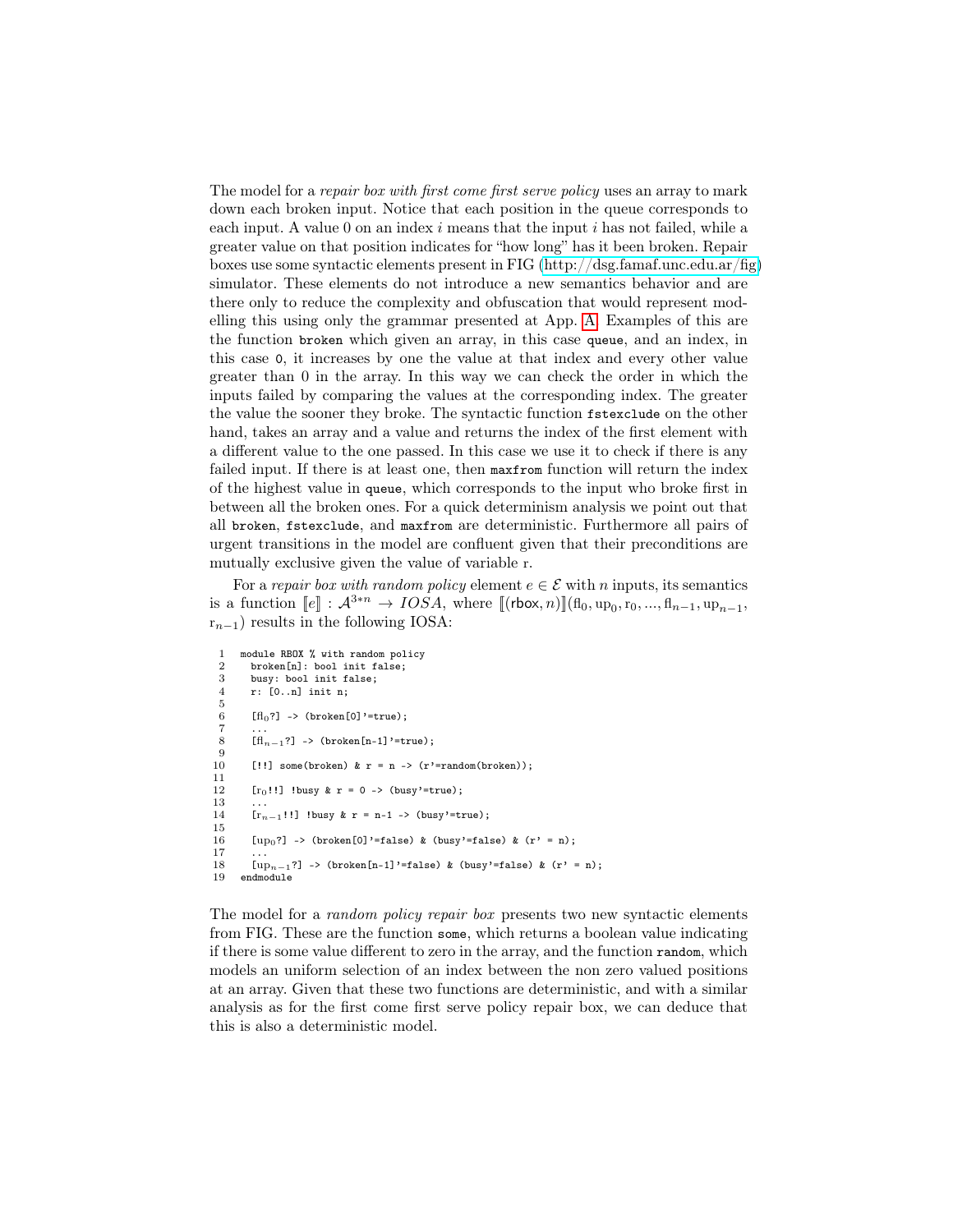# <span id="page-21-0"></span>D Voting gate

The following IOSA model corresponds to the modelling of a 2 from 3 voting gate. A generalisation to other values of  $N$  and  $K$  can be easily obtained.

```
1 module VOTING<br>2 count: [0..3
 2 count: [0..3] init 0;<br>3 inform: bool init fal
        inform: bool init false;
 4
 5 [f_0??] -> (count'=count+1) & (inform'=(count+1=2));
 6 [f_1??] -> (count'=count+1) & (inform'=(count+1=2));
 7 [f<sub>2</sub>??] -> (count'=count+1) & (inform'=(count+1=2));
 8
9 [u_0??] -> (count'=count-1) & (inform'=(count=2));<br>10 [u_1??] -> (count'=count-1) & (inform'=(count=2));
        [u_1??] -> (count'=count-1) & (inform'=(count=2));
11 [u_2??] -> (count'=count-1) & (inform'=(count=2));
12
13 [f!!] inform & count >= 2 \rightarrow (inform'=false);
14 [u!!] inform & count < 2 -> (inform'=false);<br>15 endmodule
      endmodule
```
Voting gates are modeled using a counter which counts how many inputs have failed. This is done by listening to the corresponding fail signals at lines 5 to 7, and repair signals at lines 9 to 11. In these same lines we take into account if we have just reached the K value (2 in our example) or if we have just gone down this value, which are the circumstances under which to inform the failure and repair respectively, which is finally done at lines 13 and 14. Although an alternative modelling of these gates can be obtained by a combination of OR and AND gates, one may want to reduce the complexity of the system modelling by using this model, which also happens to be deterministic.

#### <span id="page-21-1"></span>E

Proof (of Proposition [2.](#page-12-2)). Parallel composition does not introduce new nonconfluent pair of actions and, moreover, it preserves the confluency of its components [\[17\]](#page-16-8). Thus, we look at the components in isolation. First notice that transitions in an IOSA module are defined symbolically. Each symbolic transition in a module describes, in fact, a set of IOSA transitions, which become concrete when the symbolic transition is evaluated on a state that satisfies the guard. Notice also that a state in a module is defined by the current values of its variables. When analyzing that two urgent actions  $a$  and  $b$  are confluent in a module, for each symbolic transition  $t_a$  and  $t_b$  defined for those actions in that module, we look for a *non-confluence witness*, i.e, a state that satisfies the guards of  $t_a$  and  $t_b$  and shows that a and b are not confluent (i.e., the pair does not satisfy Def. [5\)](#page-11-0). Note that by only checking reachable states in the component, we are already overapproximating the reachable states in the composition.

For this proof we only analyze the case of the AND gate. For other RFT elements, the proof follows similarly. Let v be a vertex in a RFT such that  $l(v) =$ (and, 2). We analyze  $f_1$  against  $u_1$  in  $\llbracket (\text{and}, 2) \rrbracket$  (Fig. [5\)](#page-10-0) and show that they are not confluent. Take state s defined by count=1, informf=false and informu=false, which can be easily checked to be reachable. There, we find that it enables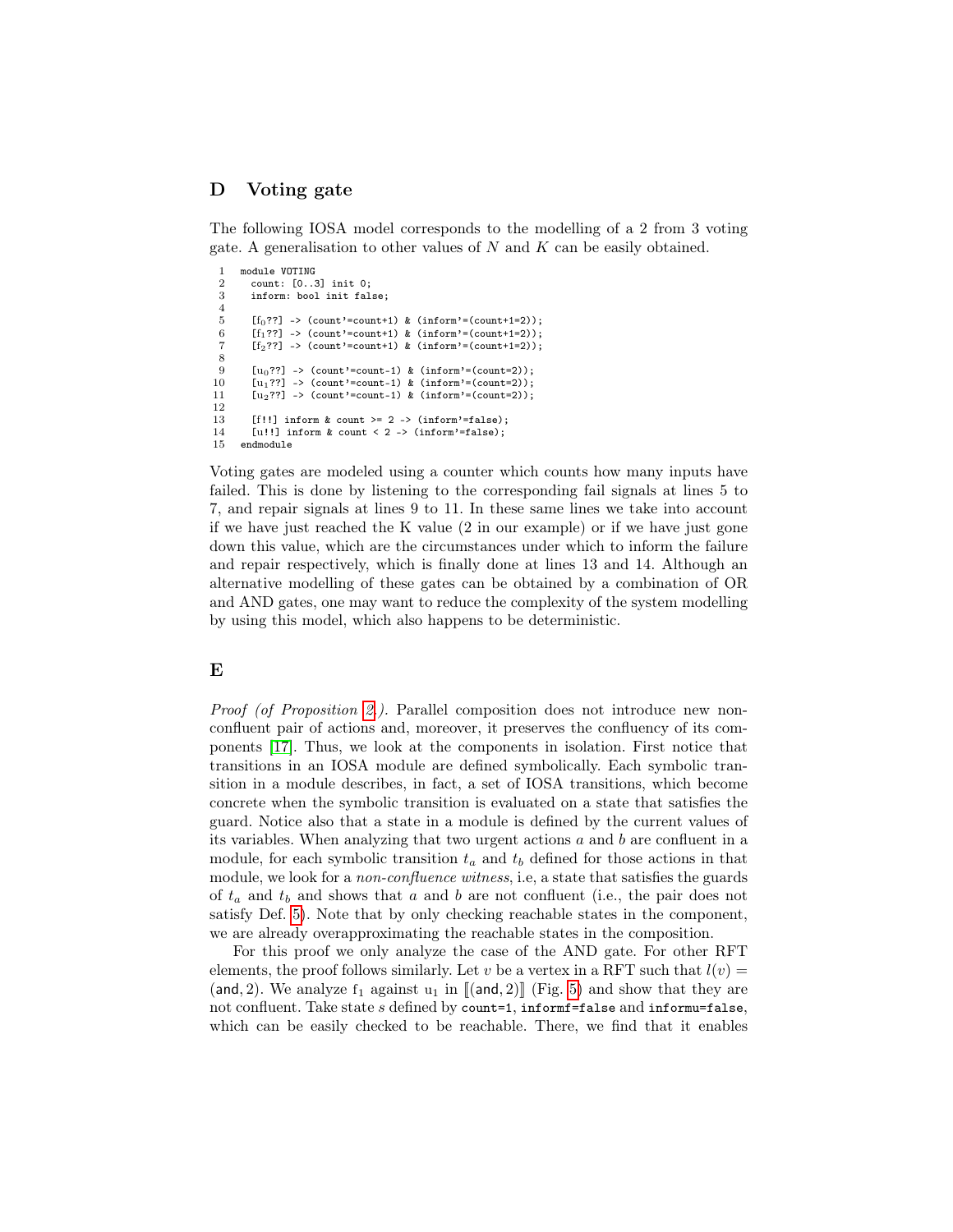symbolic transitions at lines 6 (with label  $f_1$ ) and 14 (with label  $u_1$ ). On the one hand, transition at line 6 moves to the state where count=2, informet=true and informu=false is reached. At this point action  $u_1$  can only be performed through transition at line 13, which yields state  $s'$  defined by count=1, informf=true and informu=true. On the other hand, transition at line 14 moves to the state where count=0, informf=false and informu=false. This state only enables  $f_1$  at line 7, which yields state  $s''$  defined by count=1, informf=false and informu=false. Since  $s'$  and  $s''$  are two different states, we have proved that  $f_1$  and  $u_1$  are not confluent. Similarly, we can show that the pairs  $(f, u_i)$  and  $(u, f_i)$ , for  $i = 1, 2$ , are not confluent.

All other pairs are confluent. Take for instance transitions at lines 7 and 10 which are defined for actions  $f_1$  and  $f_2$  respectively, and the state s defined by count=0, informf=false and informu=false. On the one hand, line 7 leads to the state where count=1, informf=false and informu=false which in turns enables  $f_2$  only at line 9 yielding state  $s'$  defined by count=2, informf=true and informu=false. On the other hand, line  $10$  at state  $s$  moves to the state where count=1, informf=false and informu=false which only enables  $f_1$  at line line 6 yielding the same state  $s'$ . The proof follows similarly from any other reachable state enabling  $f_1$  and  $f_2$  showing, thus, that  $f_1$  and  $f_2$  are confluent. In some other cases the proof of confluence follows from the fact that the pair of actions are never enabled simultaneously, as it is the case, e.g., of f and u (notice that the guards enabling each one of them are mutually exclusive).  $\Box$ 

#### <span id="page-22-0"></span>F The Spare Gate model

The Spare basic element (SBE). For a SBE element  $e \in \mathcal{E}$ , its semantics is a function  $[\![e]\!] : \mathcal{A}^{7+5*n} \to IOSA$ , where  $[\![(\mathsf{sbe}, n, \mu, \nu, \gamma)]\!] (\mathsf{fl}, \mathsf{up}, \mathsf{f}, \mathsf{u}, \mathsf{r}, \mathsf{e}, \mathsf{d}, \mathsf{rq}_0, \mathsf{ass}_0,$ rel<sub>0</sub>,  $\text{acc}_0, \text{rj}_0, ..., \text{rq}_{n-1}, \text{asg}_{n-1}, \text{rel}_{n-1}, \text{acc}_{n-1}, \text{rj}_{n-1}$  results in the following pair of IOSA modules:

```
\frac{1}{2} module SBE<br>\frac{1}{2} fc, dfc,
       2 fc, dfc, rc : clock;
 3 inform : [0..2] init 0;
 4 active : bool init false;
 5 broken : [0..2] init 0;
 6
 7 [e??] !active -> (active'=true) & (fc)=u);
 8 [d??] active -> (active'=false) & (dfc'=\nu);
 9
10 \left[ \text{f1!} \right] active & broken=0 @ fc -> (inform'=1) & (broken'=1);
11 [fl!] !active & broken=0 @ dfc -> (inform'=1) & (broken'=1);
12 [r?]} -> (broken'=2) & (rc'=\gamma);13 [up!] active & broken=2 @ rc -> (inform'=2) & (broken'=0) & (fc'=\mu);
14 [up!] !active & broken=2 @ rc -> (inform'=2) & (broken'=0) & (dfc'=\mu);
15
16 [f!!] inform=1 -> (inform'=0);<br>17 [u!!] inform=2 -> (inform'=0);
       \lceil u!! \rceil inform=2 -> (inform'=0);
18 endmodule
 1 module MUX
 2 queue[n]: [0..3] init 0; % idle, requesting, reject, using<br>3 avail: bool init true:
       avail: bool init true:
```

```
4 broken: bool init false;
```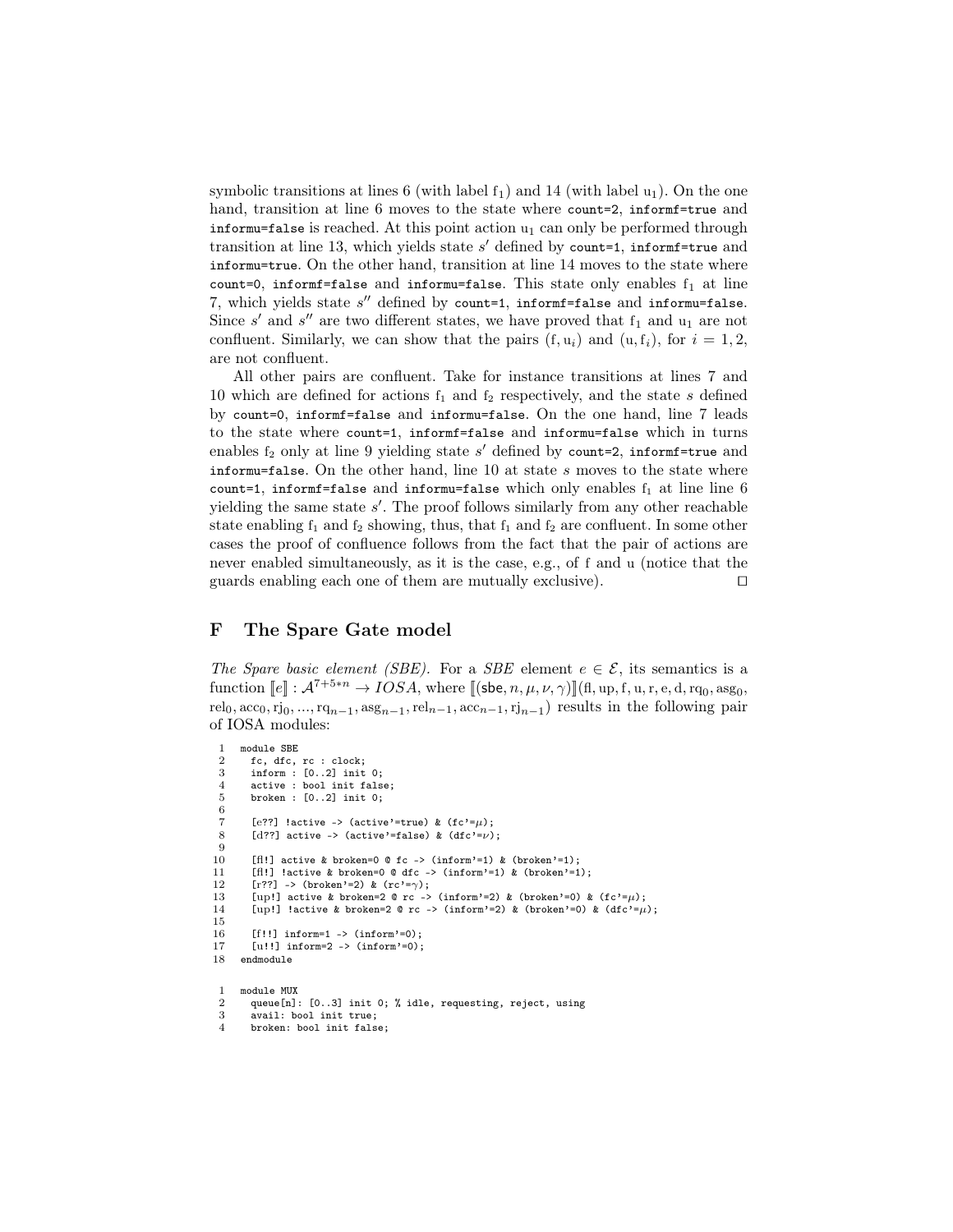```
5 enable: [0..2] init 0;
 6
  7 [ff?] -> (broken'=true);<br>8 [up?] -> (broken'=false
              [up?] -> (broken'=false);
\begin{array}{c} 9 \\ 10 \end{array}10 [e!!] enable=1 -> (enable'=0);<br>11 [d!!] enable=2 -> (enable'=0);
              [d!!] enable=2 -> (enable'=0);
\begin{array}{c} 12 \\ 13 \end{array}13 [rq_0??] queue[0]=0 & (broken | !avail) -> (queue[0]'=2);<br>14 [rq_0??] queue[0]=0 & !broken & avail -> (queue[0]'=1);
14 \left[\text{rq}_0??] queue[0]=0 & !broken & avail -> (queue[0]<sup>3</sup>=1);<br>15 \left[\text{ass}_0!!] queue[0]=1 & !broken & avail -> (queue[0]<sup>3</sup>=3)
15 [asg<sub>0</sub>!!] queue[0]=1 & !broken & avail -> (queue[0]'=3) & (avail'=false);<br>16 [ri<sub>0</sub>!!] queue[0]=2 -> (queue[0]'=1);
16 [rj_0!] [right] queue [0] = 2 -> (queue [0]'=1);<br>17 [rel_0?? queue [0] = 3 -> (queue [0]'=0)
17 [rel_0??] queue[0]=3 -> (queue[0]'=0) & (avail'=true) & (enable'=2);<br>18 [acc_0??] -> (enable'=1);
              [acc_0??] -> (enable'-1);\frac{19}{20}20 \left[\text{rq}_{n-1}?\right] queue\left[\text{n-1}\right]=0 & (broken | !avail) -> (queue\left[\text{n-1}\right]'=2);<br>21 \left[\text{rr}_{n-1}?\right] queue\left[\text{n-1}\right]=0 & !broken & avail -> (queue\left[\text{n-1}\right]'=1);
21 \left[\text{rq}_{n-1}\right]??] queue\left[n-1\right]=0 & !broken & avail -> (queue\left[n-1\right]'=1);<br>22 \left[\text{ass}_{n-1}!\right] queue\left[n-1\right]=1 & queue\left[n-2\right]=0 & ... & queue\left[0\right]=0 &
22 [\text{asg}_{n-1}!] queue[n-1]=1 & queue[n-2]=0 & ... & queue[0]=0 & !broken & avail<br>23 -> (queue[n-1]'=3) & (avail'=false):
23 -> (queue[n-1]'=3) & (avail'=false);<br>24 [ri_{n-1}!] queue[n-1]=2 -> (queue[n-1]'=1);
24 [rj_{n-1}!]: queue [n-1]=2 -> (queue [n-1]'=1);<br>25 [r\epsilon]_{n-1}?? queue [n-1]=3 -> (queue [n-1]'=0)
\begin{bmatrix} 1 & 0 & 0 & 0 \\ 0 & 0 & 0 & 0 \\ 0 & 0 & 0 & 0 \\ 0 & 0 & 0 & 0 \end{bmatrix} (n=1, -1) =3 -> (queue[n-1]'=0) & (avail'=true) & (enable'=2);
              [acc_{n-1}??] -> (enable'=1);
\frac{27}{28}endmodule
```
The model for a Spare basic element consists in two IOSA modules. One of them presents the behaviour of a basic element which can be enabled and disabled, and an other module, the multiplexer, which presents the means to manage the sharing of the SBE between the interested Spare Gates. In this case, we have decided to model the multiplexer with a priority policy, which prioritizes lower index input spare gates to higher indexed ones (notice assignment transitions at line 15 and 22 of the multiplexer module.) Other kinds of policies can be defined as for repair box gates. In the model, actions  $r q_i$  indicate that the spare gate input i is requesting the spare.  $acc<sub>i</sub>$  indicates that input i accepts the spare that has previously been assigned to it through action  $\text{asg}_i$ . On the other hand action  $r_{i,i}$  indicates that it rejects it. Action rel<sub>i</sub> indicates that input i is releasing the spare that has previously been assigned to it. Finally actions e and d enable and disable the spare basic element when needed.

The Spare Gate (SG). For a spare gate element  $e \in \mathcal{E}$  with priority policy, its semantics is a function  $[e] : \mathcal{A}^{4+7*n} \to IOSA$ , where  $[[(\mathsf{sg}, n)]](f, u, \mathsf{fl}_0, \mathrm{up}_0, \mathsf{fl}_1, \mathrm{up}_1,$  $\text{rq}_1, \text{asg}_1, \text{acc}_1, \text{rj}_1, \text{rel}_1, \dots, \text{fl}_n, \text{up}_n, \text{rq}_n, \text{asg}_n, \text{acc}_n, \text{rj}_n, \text{rel}_n$  results in the following IOSA:

```
1 module SPAREGATE<br>2 state: [0.4] i
 2 state: [0..4] init 0; // on main, request, wait, on spare, broken 3 inform: [0..2] init 0;
  \begin{array}{ll}\n 3 & \text{inform: [0..2] init 0;} \\
 4 & \text{release: [-n n] init 0}\n \end{array}4 release: [-n..n] init 0;<br>5 idx: [1..n] init 1:
           5 idx: [1..n] init 1;
  6
 7 [fl_0?] state=0 -> (state'=1) & (idx'=1);<br>8 [up_0?] state=4 -> (state'=0) & (inform'
 8 [up<sub>0</sub>?] state=4 -> (state'=0) & (inform'=2);<br>9 [up<sub>0</sub>?] state=3 & idx=1 -> (state'=0) & (idx
            [up_0?] state=3 & idx=1 -> (state'=0) & (idx'=1) & (release'=1);
\begin{array}{c} 10 \\ 11 \end{array}[up_0?] state=3 & idx=n -> (state'=0) & (idx'=1) & (release'=n);
\begin{array}{c} 12 \\ 13 \end{array}[fl<sub>1</sub>?] state=3 & idx=1 -> (release'=1);
\frac{14}{15}\left[\text{fl}_n?\right] state=3 & idx=n -> (release'=n);
16
```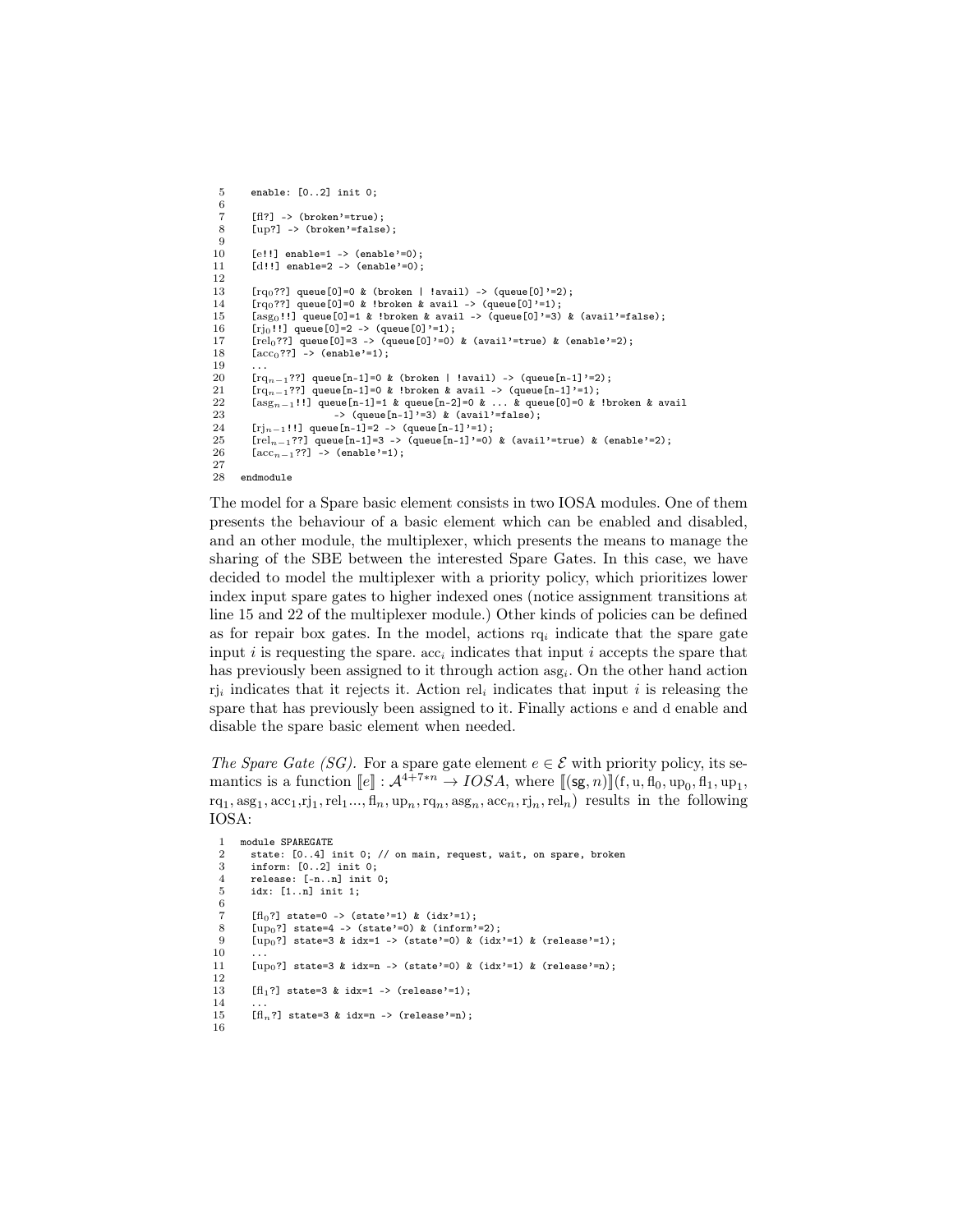```
17 [rq<sub>1</sub>!!] state=1 & idx=1 -> (state'=2);
\frac{18}{19}[rq_n!!] state=1 & idx=n -> (state'=2);
\frac{20}{21}21 [\text{asg}_1??] state=0 | state=1 | state=3 -> (release'=1);<br>22 [\text{asg}_1??] state=2 & idx=1 -> (release'=-1) & (state'=3
22 [asg1??] state=2 & idx=1 -> (release'=-1) & (state'=3);<br>23 [asg1??] state=4 -> (release'=-1) & (state'=3) & (idx'
          [asg_1??] state=4 -> (release'=-1) & (state'=3) & (idx'=1) & (inform'=2);
\frac{24}{25}25 [\text{asg}_n??] state=0 | state=1 | state=3 -> (release'=n);<br>26 [\text{asg}_n??] state=2 & idx=n -> (release'=-n) & (state'=2
26 [\text{as}g_n??] state=2 & idx=n -> (release'=-n) & (state'=3);<br>27 [\text{as}g_n??] state=4 -> (release'=-n) & (state'=3) & (idx'=
          [\text{asg}_n??] state=4 -> (release'=-n) & (state'=3) & (idx'=n) & (inform'=2);
\frac{28}{29}29 [rj1??] state=2 & idx=1 -> (idx'=2) & (state'=1);<br>30 [rj2??] state=2 & idx=2 -> (idx'=3) & (state'=1);
          [rj_2??] state=2 & idx=2 -> (idx'=3) & (state'=1);
\frac{31}{32}\lceil \text{ri}_n??] state=2 & idx=n -> (state'=4) & (idx'=1) & (inform'=1);
33
34 [rel<sub>1</sub>!!] release=1 & !(state=3 & idx=1) -> (release'= 0);<br>35 [rel<sub>1</sub>!!] release=1 & state=3 & idx=1 -> (release'= 0) & (
35 [rel_1!] release=1 & state=3 & idx=1 -> (release'= 0) & (state'=1) & (idx'=1);<br>36 ...
          36 ...
\begin{array}{c} 37 \\ 38 \end{array}[rel_n!!] release=n & !(state=3 & idx=n) -> (release'=0);
39 [rel_n!!] release=n & state=3 & idx=n -> (release'= 0) & (state'=1) & (idx'=1);
40
41 [\text{acc}_1!] release=-1 -> (release'= 0);
\frac{42}{43}[\text{acc}_n!!] release=-n -> (release'=0);
\frac{44}{45}[f!!] inform = 1 -> (inform'=0);
46 [u!!] inform = 2 -> (inform'=0);
47 endmodule
```
The Spare Gate model is using a priority policy over the available Spare BEs. This means that when looking for a Spare BE, it will start asking for it to the lower index inputs and go on with higher index until obtaining a replacement. Other policies can be defined into the spare gate too, just as with the multiplexer and the repair box. In the SG model, a variable state distinguishes from when the SG is working with its main BE, requesting a SBE, waiting for a response from its inputs, working on a SBE or broken. A vector named release indicates for each SBE input i when the SG has to release (value i) or accept (value  $-i$ ) the assignment of that SBE. A variable idx indicates which of the inputs to request next. At line 7 the SG defines the transition which starts with the SBE acquiring protocol whenever the main BE fails. The following transitions up to line 15 are there to release the acquired SBEs whenever they fail or the main BE is repaired. Transitions from lines 17 to 19 are there to request for each available SBE. After doing so, we need to wait for a response from the corresponding multiplexer (state'=2). The request can be rejected (lines 29 to 32), and we proceed by asking for the next SBE by setting idx to the corresponding value if there is one, or by failing in case none of the SBE where available (state'=4 at line 32). A SBE can be assigned to us when not needed anymore (lines 21 and 25), or when we where expecting it in order to avoid failing (lines 22 and 26), or when we had already failed and thus we get repaired by using it (lines 23 and 27). I may want to release a SBE when it is assigned to me and I do not need it (lines 34 and 38) or when it fails while I am using it (lines 35 and 39). Finally we accept assigned SBEs at lines 41 to 43 and we signal failure at line 45 and repair at line 46. To further understand the meaning and intuition of each